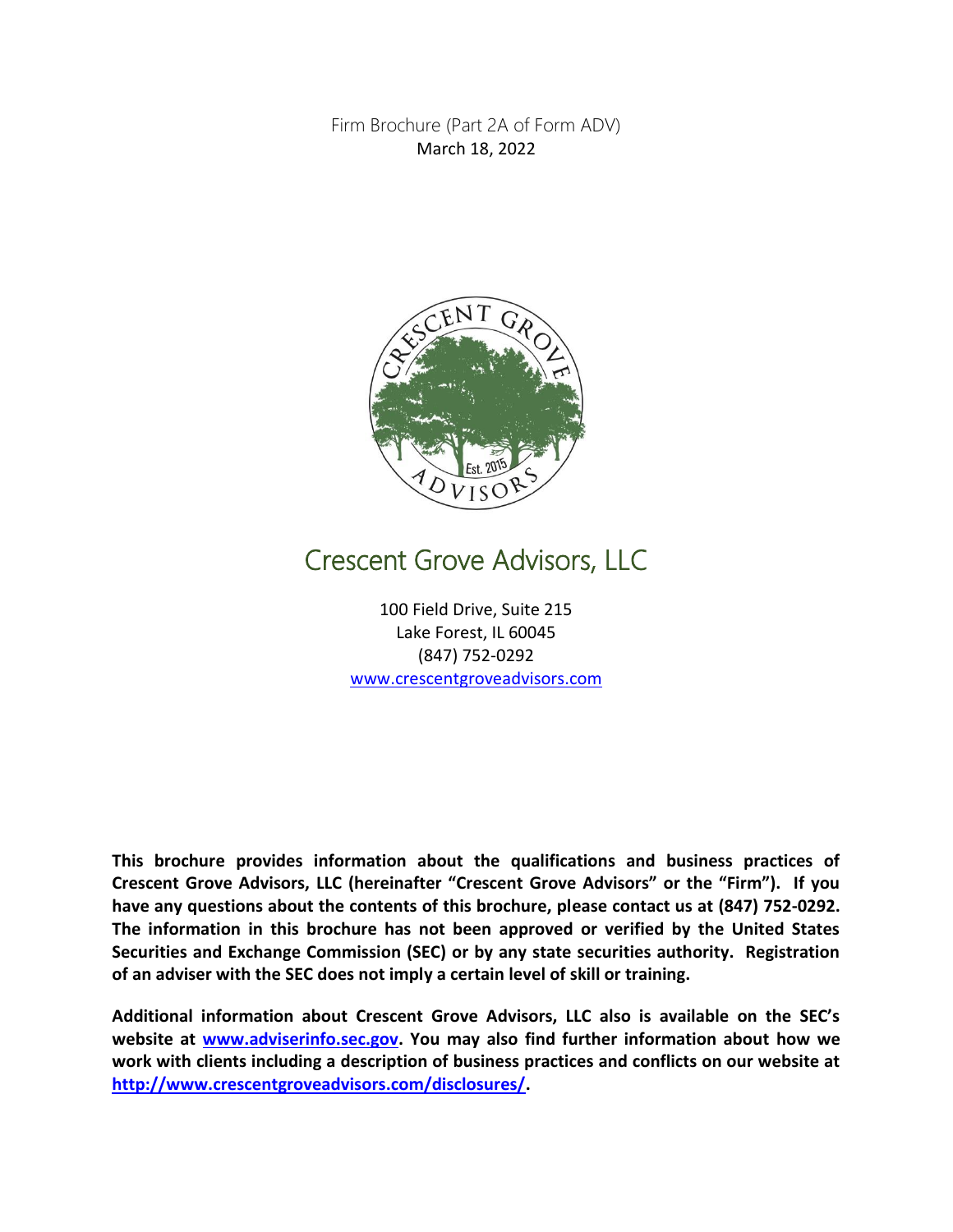# <span id="page-1-0"></span>Material Changes

Since the last annual Brochure update on March 10, 2021, the following updates have been made, some of which may be considered material and could influence a client's evaluation of the services provided by Crescent Grove Advisors, LLC (Crescent Grove Advisors" or the "Firm"). This brochure has been updated to reflect the following changes since the last update:

- *Item 5 – Fees and Compensation* was updated to include disclosures of conflicts associated with varying fee structures of the Firm's investment strategies. This includes new disclosures noting the standard management fee schedule for institutional accounts generally incorporates varying fee levels based on assets managed.
- Item 5 Fees and Compensation was updated to include disclosures noting fees received below will change over time as portfolios and investments on which the fees are based change.
- *Item 5 – Fees and Compensation* was updated to include disclosures of the Firm's practices in the unusual event a security is required to be fair valued.
- *Item 7 – Types of Clients* was updated to include a disclosure regarding the Firm's status as a fiduciary related to advice provided to retirement plan accounts or individual retirement accounts.
- *Item 8 – Method of Analysis, Investment Strategies and Risk of Loss* was updated to include disclosures specific to Inflation, American Depository Receipts, Reliance on Key Personnel and Inflation Risks.
- *Item 10 – Other Financial Industry Activities and Affiliations* was updated to clarify the Firm's approach to mitigate conflicts associated with the Firm's relationship with the Cedar Street Charitable Foundation.
- *Item 15 – Custody* was updated to include a disclosure that Crescent Grove Advisors maintains the limited ability to assist clients in communicating transfers of client funds to third-party entities.
- *Item 17 – Voting Client Securities* was updated to include a disclosure that Independent Managers may vote proxies for client accounts managed.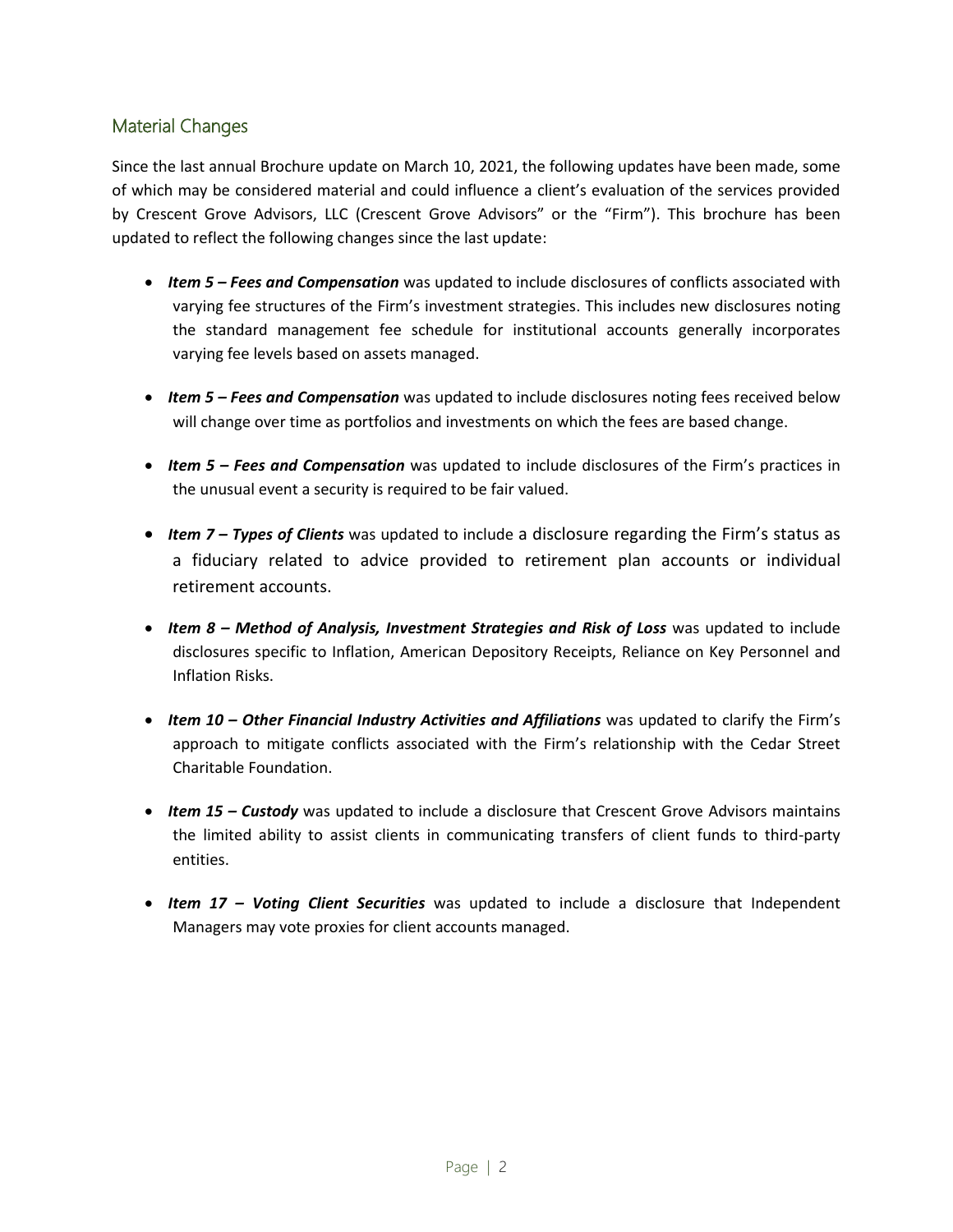| ×<br>v<br>. .<br>× |
|--------------------|
|--------------------|

| Item 11 - Code of Ethics, Participation or Interests in Client Transactions and Personal Trading 16 |  |
|-----------------------------------------------------------------------------------------------------|--|
|                                                                                                     |  |
|                                                                                                     |  |
|                                                                                                     |  |
|                                                                                                     |  |
|                                                                                                     |  |
|                                                                                                     |  |
|                                                                                                     |  |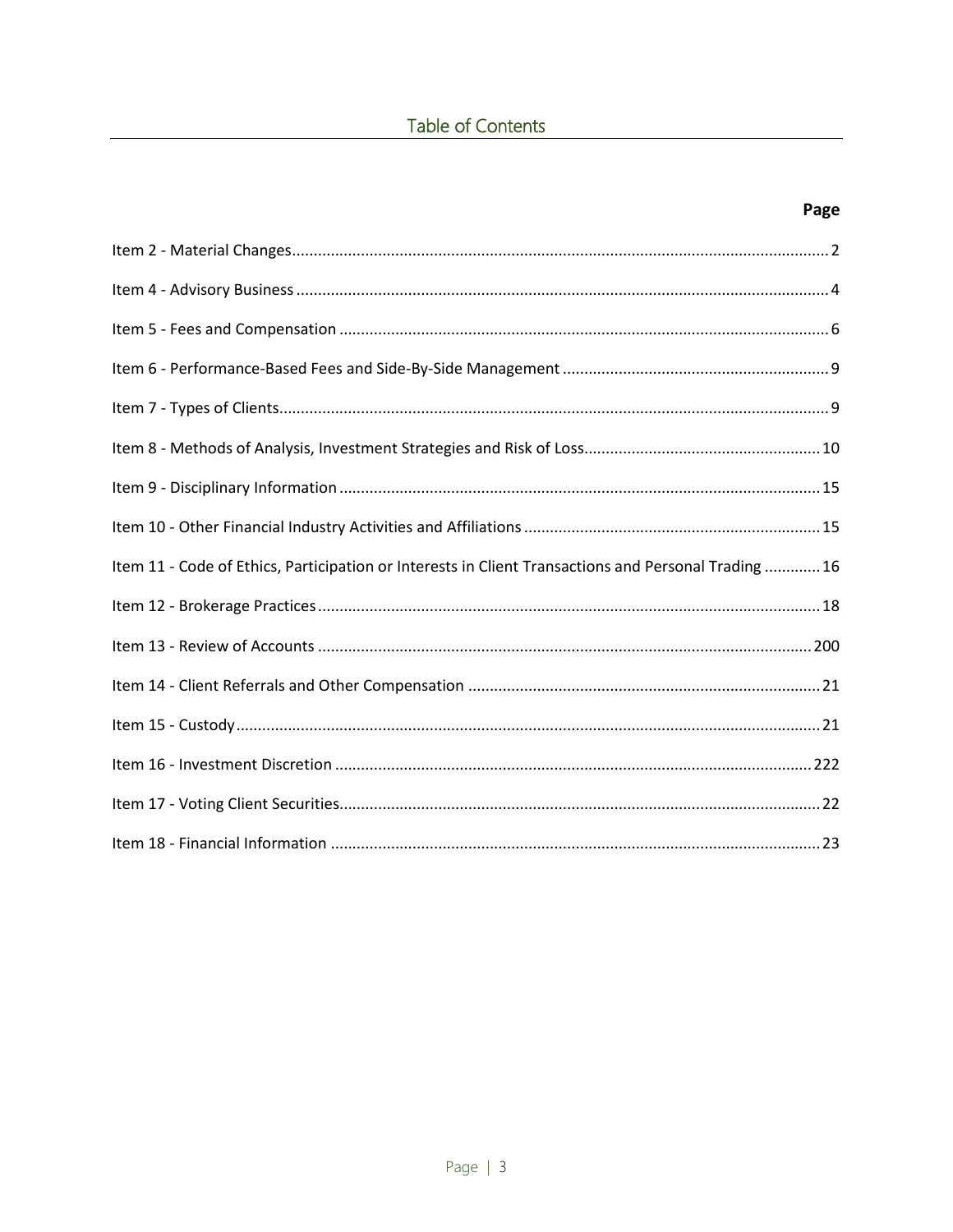## <span id="page-3-0"></span>Item 4 - Advisory Business

Crescent Grove Advisors offers integrated wealth management services to high-net worth, institutional and retail clients. Prior to Crescent Grove Advisors rendering any services, clients are required to enter into one or more written agreements with Crescent Grove Advisors setting forth the relevant terms and conditions of the advisory relationship (the "Advisory Agreement").

Crescent Grove Advisors is a wholly owned subsidiary of Crescent Grove Holdings, LLC. Crescent Grove Advisors was established in 2015 and is headquartered in Lake Forest, IL with additional offices in Milwaukee, WI and Atlanta, GA. As of December 31, 2021, Crescent Grove Advisors has approximately \$4.35 billion in assets under management, of which approximately \$59.2 million is managed on a nondiscretionary basis.

# Financial Planning and Consulting Services

Crescent Grove Advisors offers clients a broad range of financial planning and consulting services, which may include any or all of the following depending upon the client's specific needs:

- Business Planning
- Cash Flow Forecasting
- Trust and Estate Planning
- Financial Reporting
- Benefit Plan Advice
- Insurance Consulting
- Retirement Planning
- Risk Management
- Charitable Giving
- Family Business Succession Planning
- Tax Planning and Preparation
- Manager Due Diligence

In performing these services, Crescent Grove Advisors is not required to verify any information received from the client or from the client's other professionals (e.g., attorneys, accountants, etc.,) and is expressly authorized to rely on such information. Crescent Grove Advisors may recommend clients engage the Firm for additional related services, its employees in their individual capacities as insurance agents and/or other professionals to implement its recommendations. Clients are advised that a conflict of interest exists if clients engage Crescent Grove Advisors or its affiliates to provide additional services for compensation. Clients retain absolute discretion over all decisions regarding implementation and are under no obligation to act upon any of the recommendations made by Crescent Grove Advisors under a financial planning or consulting engagement. Clients are advised that it remains their responsibility to promptly notify the Firm of any change in their financial situation or investment objectives for the purpose of reviewing, evaluating or revising Crescent Grove Advisors' recommendations and/or services.

## Investment Management Services

Crescent Grove Advisors manages client investment portfolios on a discretionary or non-discretionary basis. Crescent Grove Advisors primarily allocates client assets among various mutual funds, exchange-traded funds ("ETFs"), independent investment managers ("Independent Managers"), and alternative investments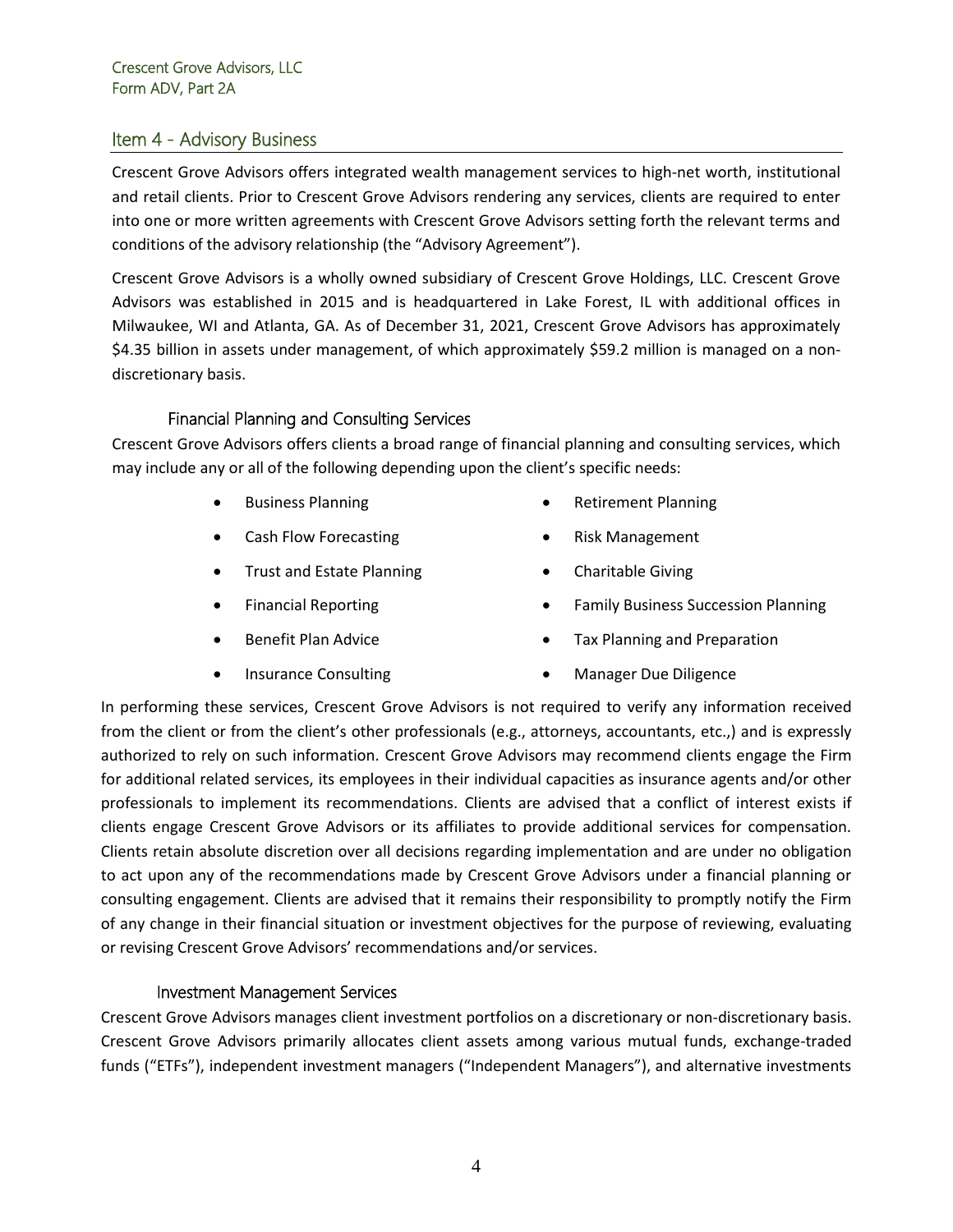(including both public and privately traded securities) in accordance with clients' stated investment objectives.

Where appropriate, the Firm may also provide advice about any type of legacy position or other investments held in client portfolios. Clients may engage Crescent Grove Advisors to manage and/or advise on certain investment products that are not maintained at their primary custodian, such as variable life insurance and annuity contracts and assets held in employer sponsored retirement plans and qualified tuition plans (i.e., 529 plans). In these situations, Crescent Grove Advisors directs or recommends the allocation of client assets among the various investment options available with the product. These assets are generally maintained at the underwriting insurance company, or the custodian designated by the product's provider.

Crescent Grove Advisors tailors its advisory services to meet the needs of its individual clients and seeks to ensure, on a continuous basis, that client portfolios are managed in a manner consistent with those needs and objectives. Crescent Grove Advisors consults with clients on an initial and ongoing basis to assess clients' specific risk tolerance, time horizon, liquidity constraints and other related factors relevant to the management of their portfolios. Clients are advised to promptly notify Crescent Grove Advisors if there are changes in their financial situation or if they wish to place any limitations on the management of their portfolios. Clients may impose reasonable restrictions or mandates on the management of their accounts if Crescent Grove Advisors determines, in its sole discretion, the conditions would not materially impact the performance of a management strategy or prove overly burdensome to the Firm's management efforts.

## Institutional Wealth Management

Institutional investors face a complex and ever-changing array of challenges—from preserving and growing assets, to managing risk and meeting liabilities. Crescent Grove delivers independent investment management services—tailored to your organization's purpose, goals, and priorities.

We offer institutional services to the following types of organizations: foundations and endowments, corporations, nonprofit organizations, pension and retirement plans and family offices.

Our institutional investment services include: investment policy statement ("IPS") and governance reviews; review of current asset allocation, portfolio managers and fee structures; investment strategy construction and implementation; detailed research and due diligence; customized strategies and cash flow analysis; real-time reporting, performance measurement and documentation, ongoing board meetings, presentations and education; market updates focusing on the current investment environment; environmental, social and governance ("ESG") and impact investing strategies; and outsourced Chief Investment Officer ("CIO") services.

## Portfolio Advisory Services

Crescent Grove Advisors' Portfolio Advisory Services line of business provides portfolio management services, financial planning, tax planning, cash flow planning and risk management guidance to clients with liquid investible assets of \$1 million to \$10 million.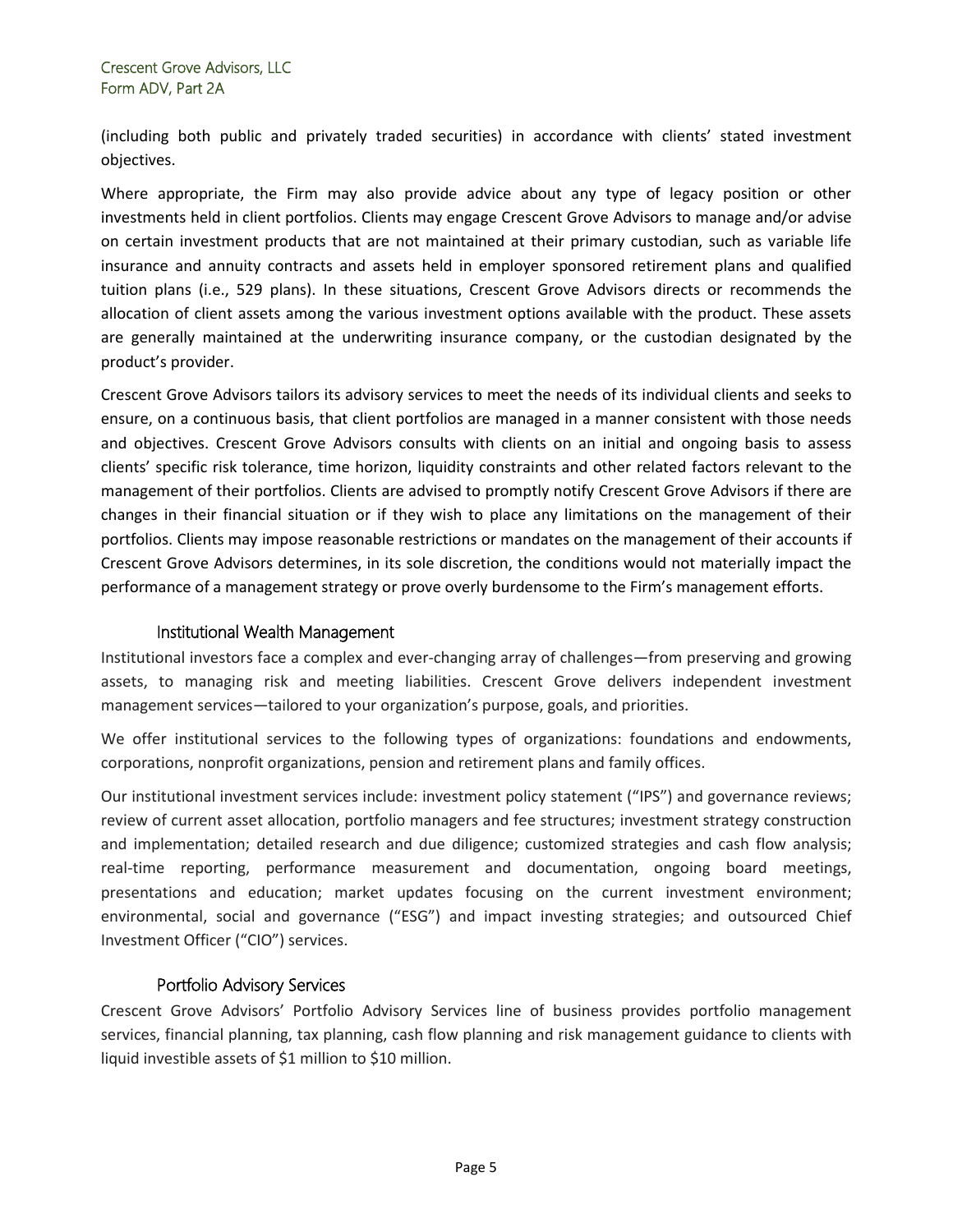Our Portfolio Advisory Services also include: a disciplined risk-management approach; open architecture investment platform; ongoing investment monitoring; estate review and chartable planning; and retirement planning, among other services. We will also serve as a single point of contact, providing continuity across financial service providers.

#### Use of Independent Managers

As mentioned above, Crescent Grove Advisors selects certain Independent Managers to actively manage a portion of its clients' assets. The specific terms and conditions under which a client engages an Independent Manager are set forth in a separate written agreement with the designated Independent Manager. In addition to this brochure, clients should also review the written disclosure brochures of the respective Independent Managers engaged to manage their assets.

Crescent Grove Advisors evaluates a variety of information about Independent Managers, which generally includes the Independent Managers' public disclosure documents, materials supplied by the Independent Managers themselves and other third-party analyses the Firm believes are reputable. The Firm seeks to assess the Independent Managers' investment strategies, past performance, and risk results in relation to its clients' individual portfolio allocations and risk exposure. Crescent Grove Advisors also takes into consideration each Independent Manager's management style, investment performance returns, reputation, financial strength, reporting, pricing and research capabilities, among other factors.

Crescent Grove Advisors provides advice, on a discretionary or non-discretionary basis, regarding the selection of the Independent Managers. On an ongoing basis, the Firm monitors the performance of those accounts being managed by Independent Managers. Crescent Grove Advisors seeks to ensure the Independent Managers' strategies remain aligned with its clients' investment objectives and overall best interests.

# <span id="page-5-0"></span>Item 5 - Fees and Compensation

Crescent Grove Advisors offers services on a fee basis, which may include fixed and/or hourly fees, as well as fees based upon assets under management or advisement. Fees are negotiable. The Firm generally relies upon information provided by the client's custodian or investment sponsor for purposes of valuing client portfolios for fee billing purposes.

Additionally, certain Firm employees, in their individual capacities, may offer insurance products through Crescent Grove Advisors' affiliate, Crescent Grove Insurance LLC, under a separate commission-based arrangement. As described more fully within Item 10 below, this arrangement presents a conflict of interest, as the employee is paid a commission based on the type and amount of insurance purchased by the client.

Fees described below will change over time as portfolios and investments on which the fees are based change, either as a result of a) market appreciation or depreciation; or b) capital contributions or withdrawals. In addition, the Firm receives varying levels of compensation depending on the investment strategy employed, which creates an inherent conflict of interest for Firm employees advising clients. We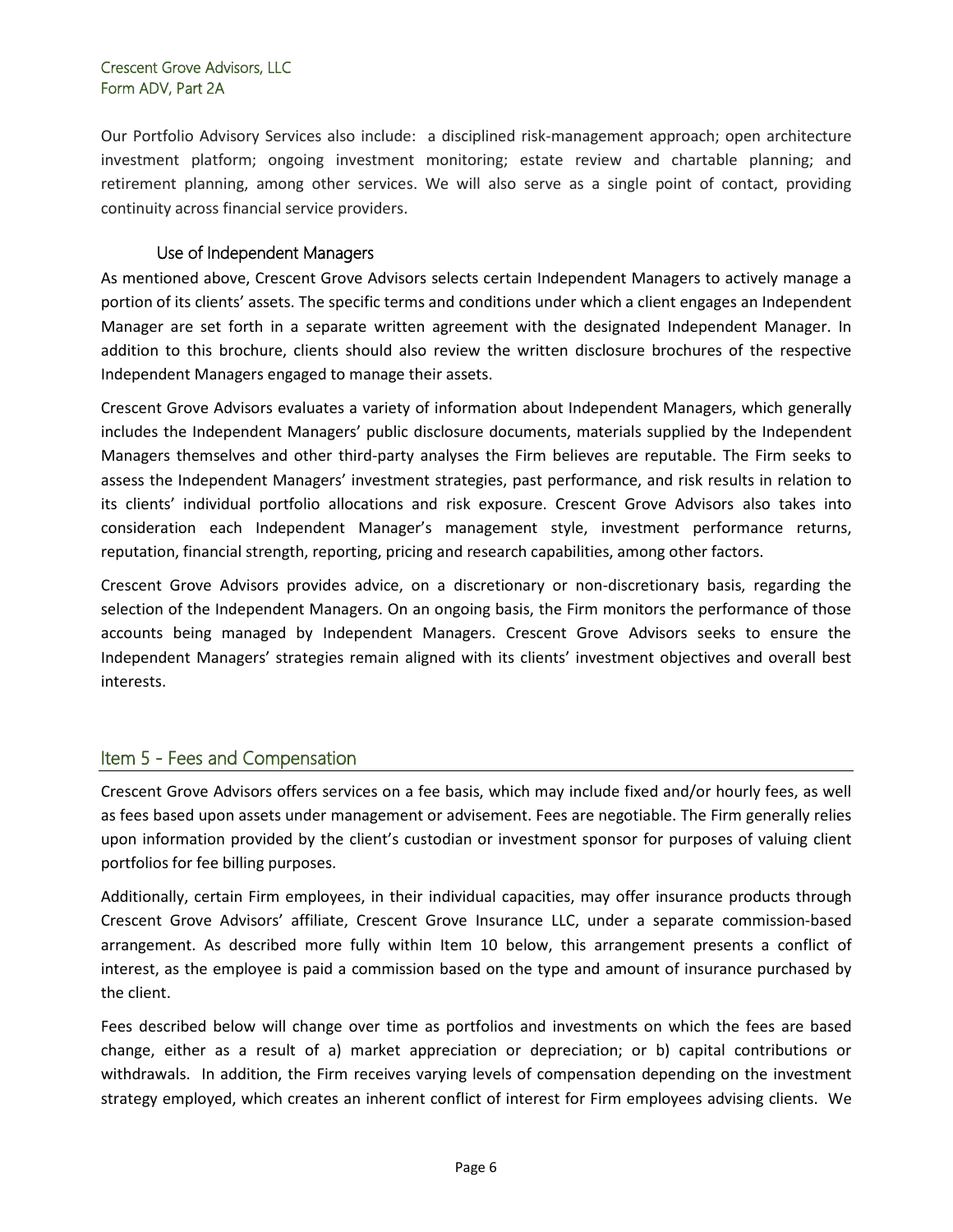take our fiduciary duty to clients seriously and strive to ensure clients are invested in the strategies which, in our judgment, are designed to achieve the clients' objectives, regardless of the underlying fees associated with these strategies. To help accomplish this goal, we work with the client to develop an Investment Policy Statement which defines the client's goals and objectives and forms the basis for investment decisions we make.

# Financial Planning and Consulting Fees

Crescent Grove Advisors generally charges a fixed annual fee for providing financial planning and consulting services. These fees are negotiable, but generally range from \$3,000 to \$175,000 per year (charged quarterly in advance), depending upon the scope and complexity of the services and the professional rendering of the financial planning and/or the consulting services. If the client engages the Firm for additional investment advisory services, Crescent Grove Advisors may offset all or a portion of its fees for those services based upon the amount paid for the financial planning and/or consulting services.

The terms and conditions of the financial planning and/or consulting engagement are set forth in the Financial Planning Agreement with Crescent Grove Advisors. The annual fee is prorated and charged quarterly, in advance.

# Investment Management Fees

Crescent Grove Advisors offers investment management services for an annual fee based on the amount of assets under the Firm's management. The management fee schedule for individual accounts generally incorporates fees across all assets managed which varies between 10 and 100 basis points (0.10% – 1.00%), depending upon the size and composition of a client's portfolio and the type of services rendered. The standard management fee schedule for institutional accounts ranges between 30 – 60 basis points (0.30% - 0.60%), depending upon the total assets managed. The annual fee is prorated and charged quarterly, in arrears, based upon the market value of the average daily account balance.

Since the asset-based fee is determined by average daily account balance, if assets are deposited into or withdrawn from an account after the inception of a quarter, the base fee payable with respect to such assets is adjusted accordingly. For the initial period of an engagement, the fee is calculated on a *pro rata*  basis. In the event the advisory agreement is terminated, the fee for the final billing period is prorated through the effective date of the termination and the outstanding or unearned portion of the fee is charged or refunded to the client, as appropriate. Fee rates can vary by asset class which can cause a conflict for Crescent Grove when making recommendations to the client. To address this conflict Crescent Grove relies on the IPS which guides investment selection and implementation.

## Independent Manager Fees

Each Independent Manager charges a fee that is in addition to the fee charged by Crescent Grove Advisors, as described in Item 5. The Independent Managers' fees are generally charged quarterly and vary between 10 and 200 basis points (0.10% - 2.00%), depending on the value and type of the assets being managed. These fees will be deducted directly by the Investment Manager.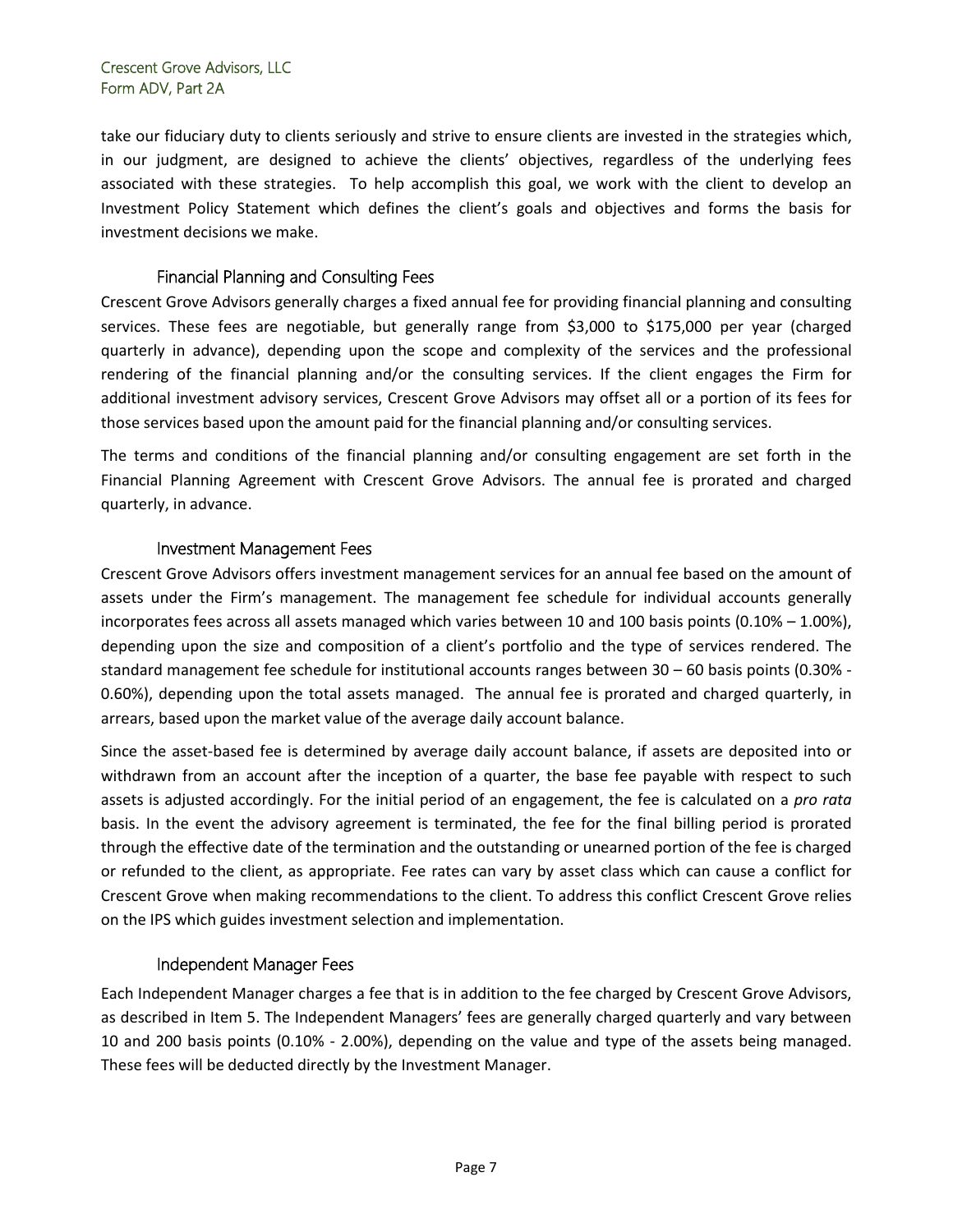## Fee Discretion

Crescent Grove Advisors may, in its sole discretion, negotiate to charge a lesser fee based upon certain criteria, such as anticipated future earning capacity, anticipated future additional assets, dollar amount of assets to be managed, related accounts, account composition, pre-existing/legacy client relationship, account retention and pro bono activities.

# Additional Fees and Expenses

In addition to the advisory fees paid to Crescent Grove Advisors, clients will also incur certain charges imposed by other third parties as applicable, such as broker-dealers, custodians, trust companies, banks and other financial institutions (collectively "Financial Institutions"). These additional charges may include securities brokerage commissions, transaction fees, custodial fees, fees attributable to alternative assets, fees charged by the Independent Managers, margin costs, charges imposed directly by a mutual fund or ETF in a client's account, as disclosed in the fund's prospectus (*e.g.*, fund management fees and other fund expenses), deferred sales charges, odd-lot differentials, transfer taxes, wire transfer and electronic fund fees, and other fees and taxes on brokerage accounts and securities transactions. The Firm's brokerage practices are described at length in Item 12, below.

# Direct Fee Debit

Clients generally provide Crescent Grove Advisors and/or certain Independent Managers with the authority to directly debit their accounts for payment of the investment advisory, consulting and financial planning fees. It is Crescent Grove Advisors' understanding that the Financial Institutions that act as the qualified custodian for client accounts, from which the Firm retains the authority to directly deduct fees, have agreed to send statements to clients not less than quarterly detailing all account transactions, including any amounts paid to Crescent Grove Advisors.

## Use of Margin

Crescent Grove Advisors may be authorized to use margin in the management of the client's investment portfolio. In these cases, the fee payable will be assessed gross of margin such that the market value of the client's account and corresponding fee payable by the client to Crescent Grove Advisors will be increased.

## Account Additions and Withdrawals

Clients may make additions to and withdrawals from their accounts at any time, subject to Crescent Grove Advisors' right to terminate an account. Additions may be in cash or securities provided that the Firm reserves the right to liquidate any transferred securities or to decline to facilitate acceptance of securities by a custodian into a client's account. Clients may withdraw account assets on notice to Crescent Grove Advisors, subject to the usual and customary securities settlement procedures. However, the Firm generally designs its portfolios as long-term investments and the withdrawal of assets may impair the achievement of a client's investment objectives. Crescent Grove Advisors may consult with its clients about the options and implications of transferring securities. Clients are advised that when transferred securities are liquidated, they may be subject to transaction fees, short-term redemption fees, fees assessed at the mutual fund level (e.g., contingent deferred sales charges) and/or tax ramifications.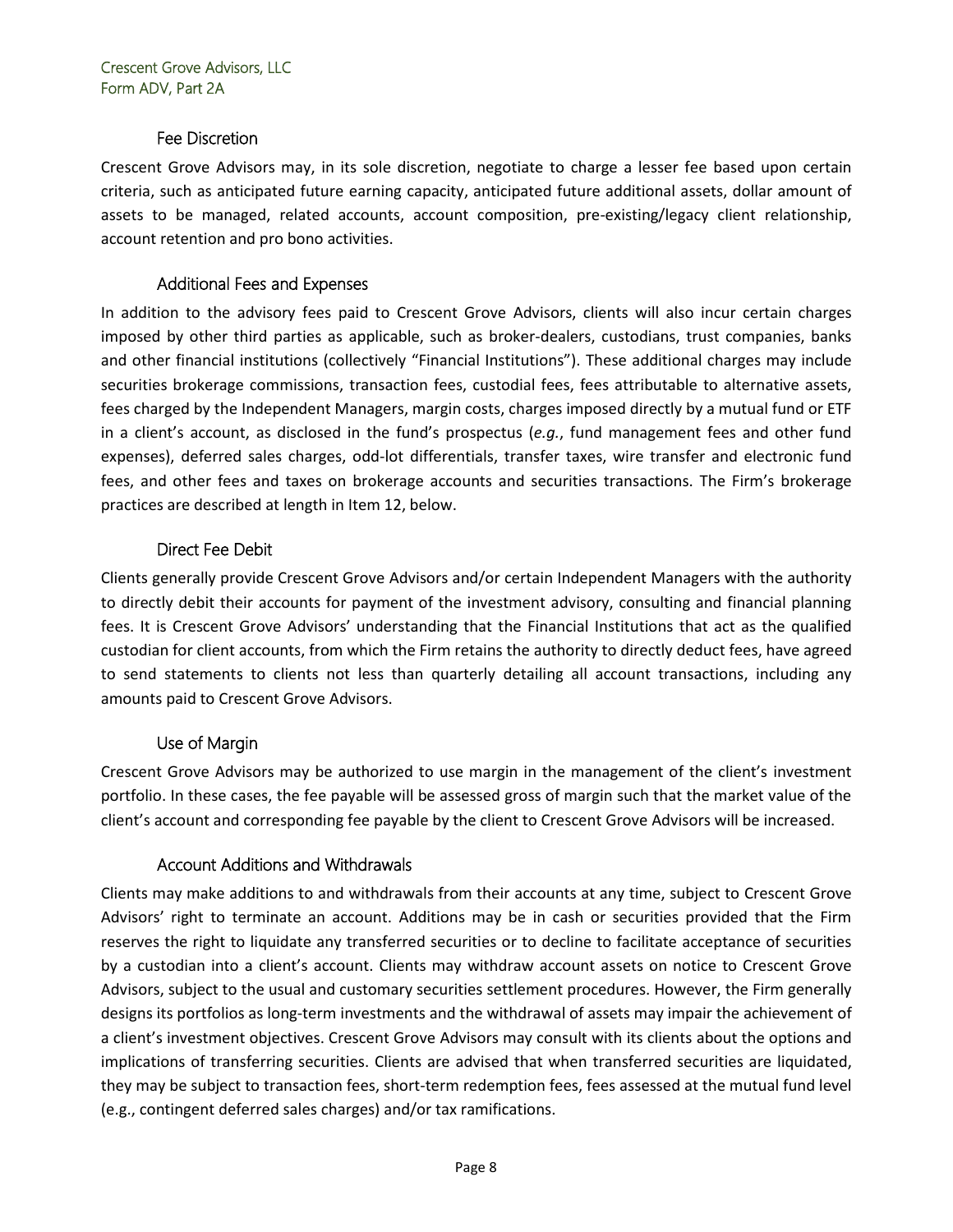## Fair Valuation

Crescent Grove Advisors does not seek to fair value securities in the normal course of business. Rather, it relies on third parties (including custodians, separate account managers and private funds) to have in place policies and procedures reasonably designed to ensure appropriate valuations of securities or assets held in their respective portfolios. In the unlikely event a pricing source is not able to, or does not, provide a price for a security (such as a security transferred to the Firm without a value), members of the Crescent Grove Investment Committee ("CGIC") will review the security and determine an appropriate value. In establishing this value, Crescent Grove Advisors will strive to price the asset at the price it deems clients could reasonably be expected to receive upon sale of the asset.

# <span id="page-8-0"></span>Item 6 - Performance-Based Fees and Side-By-Side Management

Crescent Grove Advisors does not provide any services for a performance-based fee (i.e., a fee based on a share of capital gains or capital appreciation of a client's assets).

# <span id="page-8-1"></span>Item 7 - Types of Clients

Crescent Grove Advisors offers services to individuals, trusts, estates, charitable organizations, corporations, business entities, foundations, endowments, nonprofit organizations, pension and retirement plans and family offices.

Crescent Grove Advisors has an incentive to encourage individual clients to rollover an employer retirement account into a Firm-managed Individual Retirement Account ("IRA"), with the potential of higher fees and lower liquidity. The decision of whether to rollover an employer retirement account rests with the individual account owner, and Crescent Grove Advisors is committed to providing information to help a client make a decision that is in that client's overall best interests. As a practical matter, while we may provide advice on investment selections within a retirement plan, Crescent Grove Advisors will not directly manage assets on behalf of a client which are held within an employer's retirement account.

## Minimum Account Value

As a condition for starting and maintaining an investment management relationship, Crescent Grove Advisors generally imposes a minimum client net worth of \$10,000,000; however, for our Portfolio Advisory Services clients, the minimum client net worth is \$1,000,000. Crescent Grove Advisors may, in its sole discretion, accept clients with smaller net worth based upon certain criteria, including anticipated future earning capacity, anticipated future additional assets, related accounts, pre-existing client relationships, account retention, and pro bono activities. Crescent Grove Advisors may aggregate family relationships to meet the minimum net worth.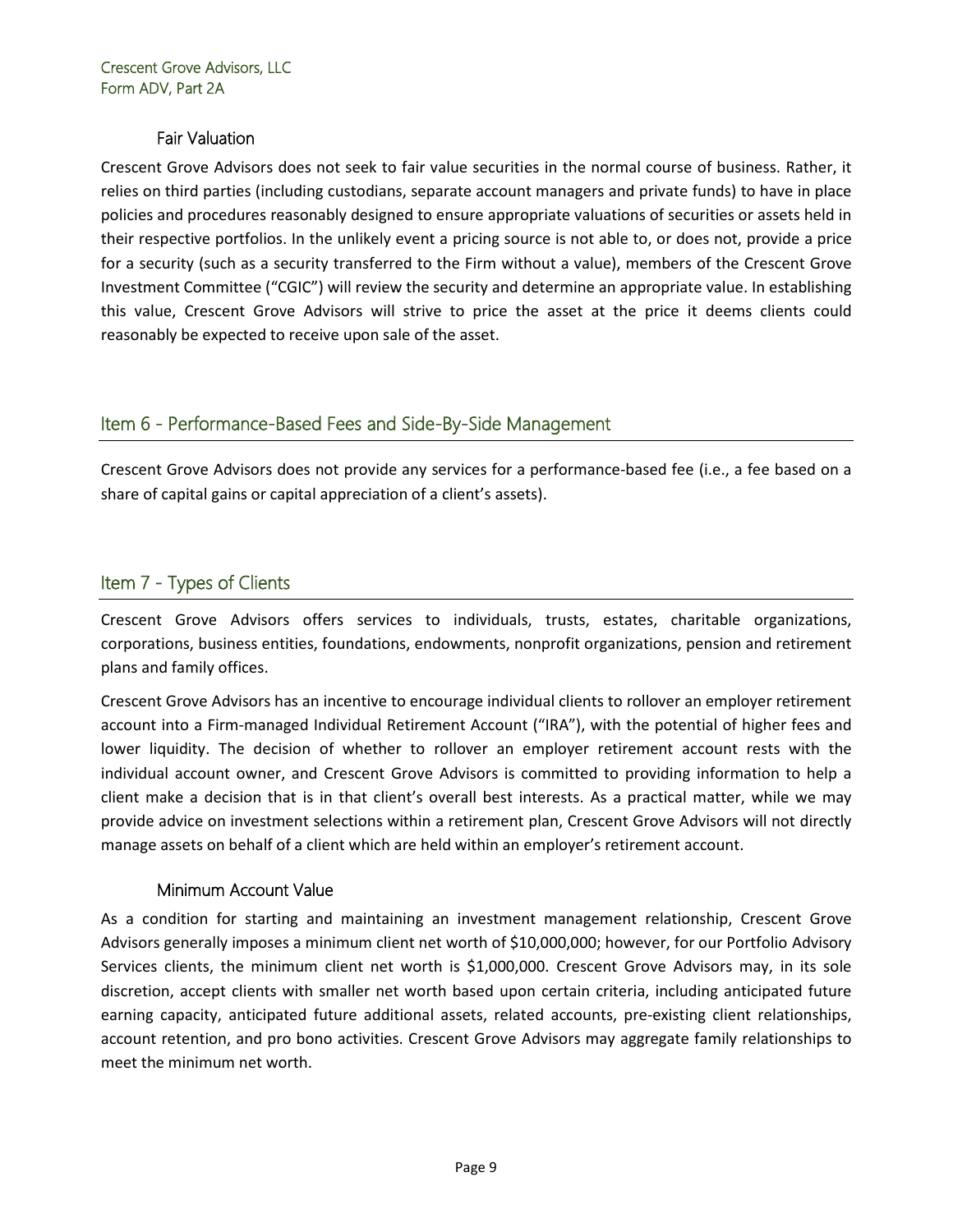# <span id="page-9-0"></span>Item 8 - Methods of Analysis, Investment Strategies and Risk of Loss

## Methods of Analysis and Investment Strategies

Crescent Grove Advisors ascribes to an asset allocation approach to investing, stressing the importance of long-term strategic allocation combined with shorter-term tactical allocation decisions. This approach is further expanded to include low-correlating asset classes to the portfolio to reduce risk and/or increase expected returns. The Client Advisor, as further discussed below, also performs a discretionary, common sense review of "tail risk," current market conditions and tactical opportunities.

Creating an optimal asset allocation is a multi-faceted process. At the outset of a relationship, the Crescent Grove Advisors Client Advisor, in collaboration with the client, will create an IPS. The development of an IPS is tailored to each individual client. The IPS sets forth the investment parameters for a client portfolio including ranges for specific asset classes, permissible investment types and liquidity requirements, as well as expectations around performance evaluation for the overall portfolio and specific strategies.

In order to determine the investment objectives contained within the IPS, the Client Advisor examines the client's investment goals, income requirements, acceptable risk tolerances, tax bracket and status, time horizon, governing documents, and any other relevant factors. After the above has been determined, the Client Advisor sets the target asset allocation.

After the IPS has been executed, the portfolio construction process synthesizes the initial discussions, the formalized IPS and the Client Advisor's capital markets expectations to construct an investment portfolio.

The final step is the recommendation of a portfolio of investments which may include mutual funds (open and closed-end), exchange traded funds, separately managed accounts, structured notes, derivatives and private placement partnerships that operate within the constraints of the IPS. The goal is to produce a portfolio that maximizes risk-adjusted returns, consistent with the client's objectives.

# The Crescent Grove Investment Committee

The CGIC is tasked with sourcing new investment ideas for Crescent Grove Advisors, including, but not limited to, traditional fixed income and equity separate account Investment Managers, mutual funds (open and closed end), ETFs, as well as a spectrum of liquid and illiquid alternative investment strategies. Investment strategies are sourced through Crescent Grove Advisors' extensive web of professional contacts, client network, and resources such as Bloomberg. Crescent Grove Advisors periodically utilizes research performed by third parties to assist in vetting prospective firms.

The initial due diligence stage generally includes a review of an Independent Manager's people, philosophy, process and performance via a meeting with members of the prospective firm and review of the Independent Manager's response to the Firm's Due Diligence Questionnaire ("DDQ"). The prospective firm's strategy and trading execution are analyzed to gauge whether or not there is sufficient interest within Crescent Grove Advisors to continue the due diligence process. Next steps may include any or all of the following: 1) the completion of the CGIC's customized DDQ, 2) an on-site visit to the prospective firm's headquarters by at least two CGIC members, and 3) a review of all pertinent legal documents by Crescent Grove Advisors' outside counsel, based on the CGIC's determination of appropriateness. The CGIC may rely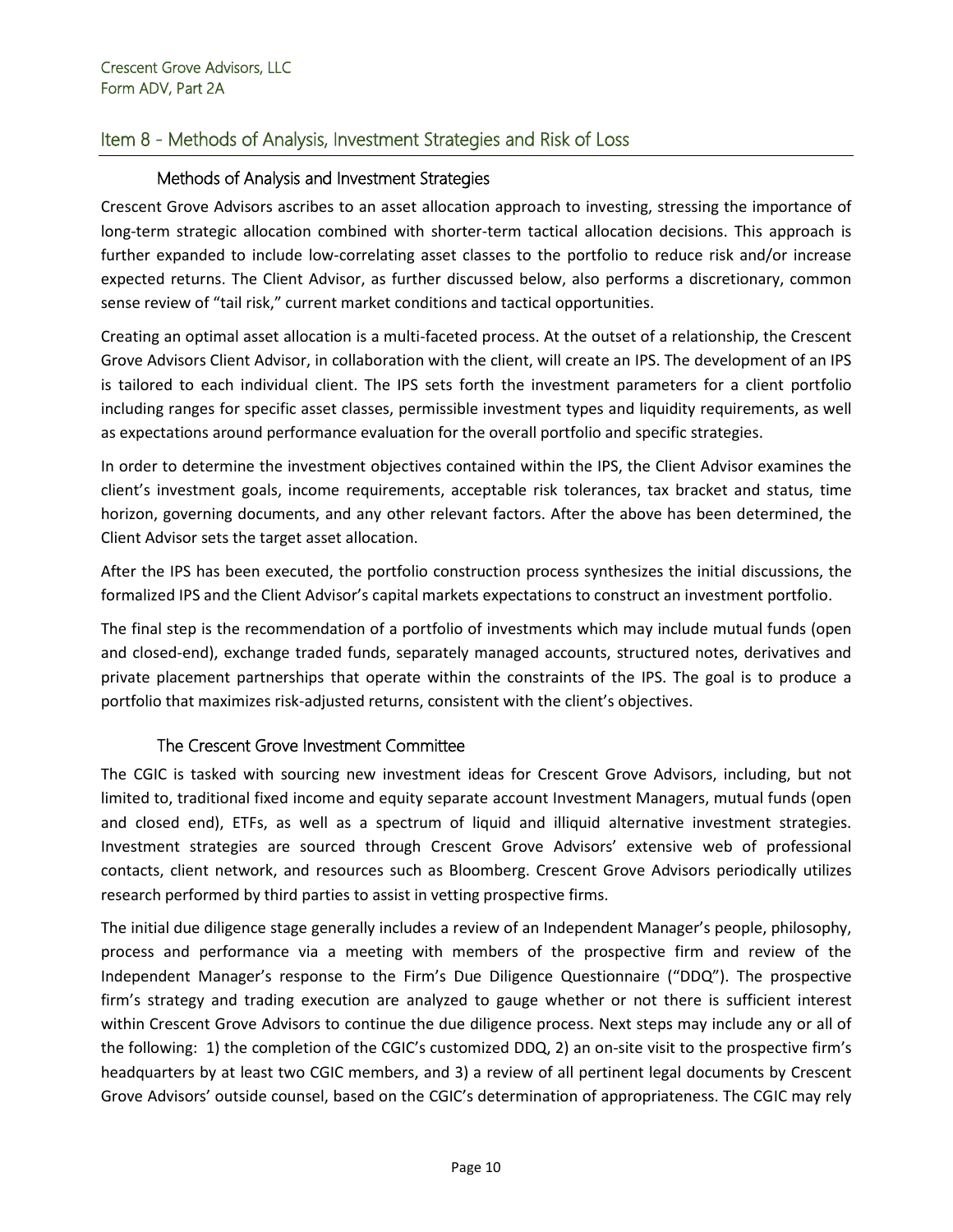upon the due diligence efforts and documentation prepared by a third-party (including due diligence performed on certain private funds by third-party platforms which offer those private funds) if the CGIC determines such due diligence efforts are at least as thorough as Crescent Grove Advisors' due diligence processes. Before relying upon the due diligence efforts performed by these third-party platforms which offer private funds, we perform separate due diligence reviews on the third-party platform itself considering, among other matters, the third-party platform's due diligence processes. Formal write-ups are then prepared and presented to the CGIC for a voice vote as to a manager's approval for inclusion on the Crescent Grove Advisors platform.

Once a manager or strategy has been approved and added to the Crescent Grove Advisors platform, ongoing monitoring and due diligence is performed. On a monthly basis all traditional strategies are compared against their appropriate benchmarks and peer groups. On a quarterly basis, all non-traditional and limited partnership performance is reviewed. If the CGIC identifies any material changes at a manager within the focal areas of people, process, philosophy, and performance, a more in-depth review is then triggered.

Philosophically, the CGIC's goal is to maintain a high quality, low turnover investment platform. With respect to alternative investments, the CGIC's objective is to introduce niche strategies with limited correlation to traditional equities and fixed income without sacrificing the long-term return potential. Crescent Grove Advisors' investment platform includes a diverse selection of offerings. Alternative investments are employed, when appropriate, based on clients' investment profiles and risk tolerance levels, in an effort to enhance the returns of clients' portfolios, while reducing the volatile nature of the publicly traded markets.

Further, Crescent Grove Advisors can direct clients to third parties that can facilitate liquidations of select Crescent Grove Advisors' client holdings. In such instances, Crescent Grove Advisors does not pay any private placement agents directly for such services, nor does Crescent Grove Advisors receive any compensation or other benefit from the third-party, as the client pays the fees for such services.

## Risk of Loss

All investments have risks that are borne by the investor and there is no guarantee that any investment strategy will meet its objectives. Our investment approach consistently keeps the risk of loss in mind. Investors face the following types of risks, depending upon the strategies being utilized:

*Market Risks -* Investing involves risk, including the potential loss of principal, and all investors should be guided accordingly. The profitability of a significant portion of Crescent Grove Advisors' recommendations and/or investment decisions may depend to a great extent upon correctly assessing the future course of price movements of stocks, bonds and other asset classes. There can be no assurance that Crescent Grove Advisors will be able to predict those price movements accurately or capitalize on any such assumptions.

*Mutual Funds and ETFs -* An investment in a mutual fund or ETF involves risk, including the loss of principal. Mutual fund and ETF shareholders are necessarily subject to the risks stemming from the individual issuers of the fund's underlying portfolio securities. Such shareholders are also liable for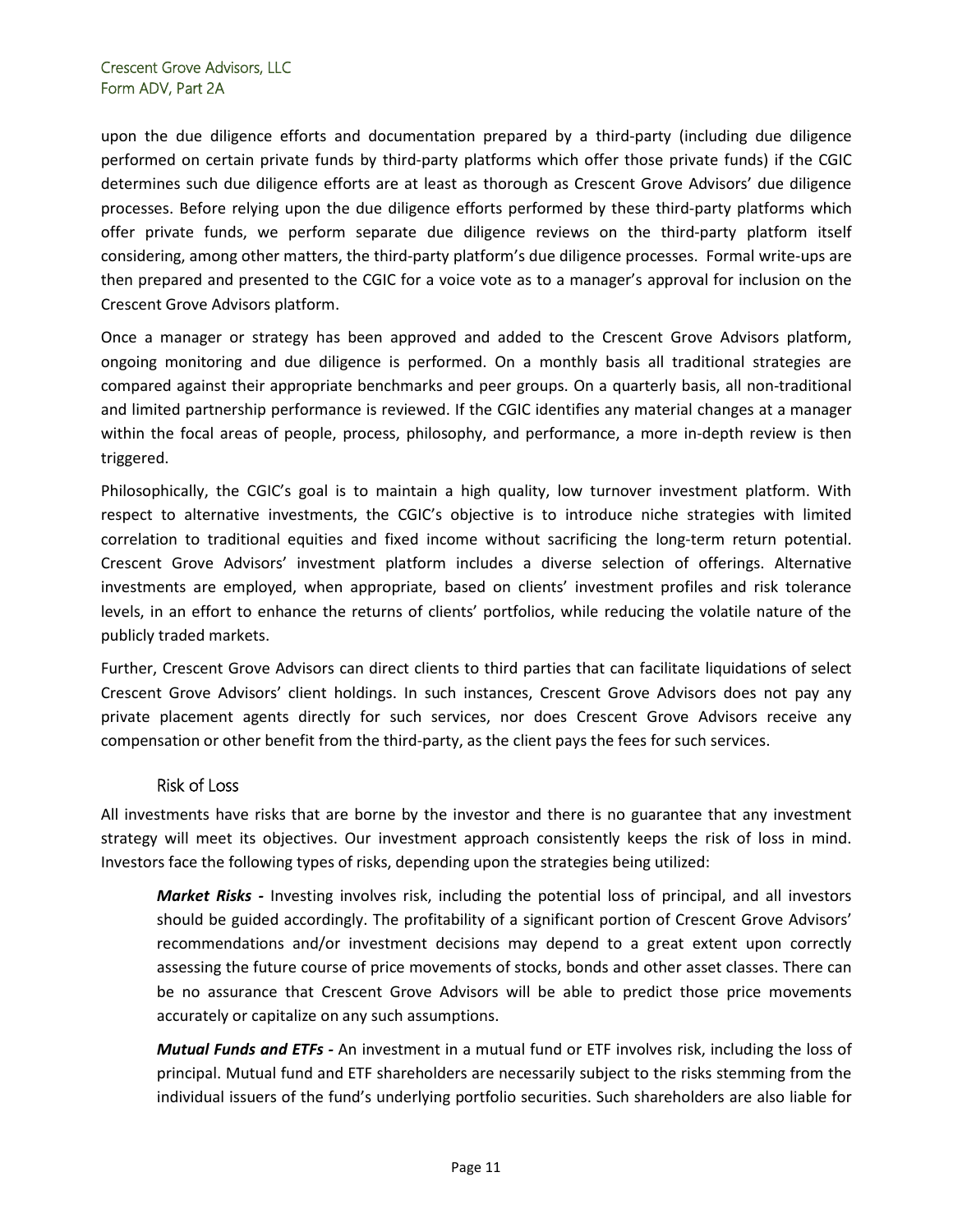taxes on any fund-level capital gains, as mutual funds and ETFs are required to distribute capital gains in the event they sell securities for a profit that cannot be offset by a corresponding loss.

Shares of open-end mutual funds are generally distributed and redeemed on an ongoing basis by the fund itself or by a broker acting on a fund's behalf. The trading price at which a share is transacted is equal to a fund's stated daily per share net asset value ("NAV"), plus any shareholder fees (*e.g*., sales loads, purchase fees, redemption fees). The per share NAV of a mutual fund is calculated at the end of each business day, although the actual NAV fluctuates with intraday changes to the market value of the fund's holdings. The trading prices of a mutual fund's shares may differ significantly from the NAV during periods of market volatility, which may, among other factors, lead to the mutual fund's shares trading at a premium or discount to actual NAV.

Shares of ETFs are listed on securities exchanges and transacted at negotiated prices in the secondary market. Generally, ETF shares trade at or near their most recent NAV, which is generally calculated at least once daily for indexed based ETFs and potentially more frequently for actively managed ETFs. However, certain inefficiencies may cause the shares to trade at a premium or discount to their pro rata NAV. There is also no guarantee that an active secondary market for such shares will develop or continue to exist. Generally, an ETF only redeems shares when aggregated as creation units (usually 20,000 shares or more). Therefore, if a liquid secondary market ceases to exist for shares of a particular ETF, a shareholder may have no way to dispose of such shares.

Shares of closed-end funds have different risks than open-end funds. Like ETFs, closed-end funds trade on the market, generally not at NAV. Like a more typical security, the price may diverge from the NAV and sell at a discount or premium. In addition, closed-end funds are able to use more leverage than open-end funds and, therefore, may take on additional risk.

*Use of Independent Managers -* As stated above, Crescent Grove Advisors may select certain Independent Managers to manage a portion of its clients' assets. In these situations, Crescent Grove Advisors continues to conduct ongoing due diligence of such managers, but such recommendations rely to a great extent on the Independent Managers' ability to successfully implement their investment strategies. In addition, Crescent Grove Advisors generally does not have the ability to supervise the Independent Managers on a day-to-day basis, as Crescent Grove Advisors is not affiliated with the Independent Managers.

*Reliance on Key Personnel -* The investment management activities of both Crescent Grove Advisors and the Independent Managers rely on the business and investment acumen of the applicable firm's management team. Should anything happen to a member of the management team or if a member of the management team departs from the firm, business and investment management activities related to managing client portfolios may be adversely affected.

*Use of Private Collective Investment Vehicles -* Crescent Grove Advisors recommends that certain clients invest in privately placed collective investment vehicles (*e.g*., hedge funds, private equity funds, etc.). The managers of these vehicles have broad discretion in selecting the investments. There are few limitations on the types of securities or other financial instruments which may be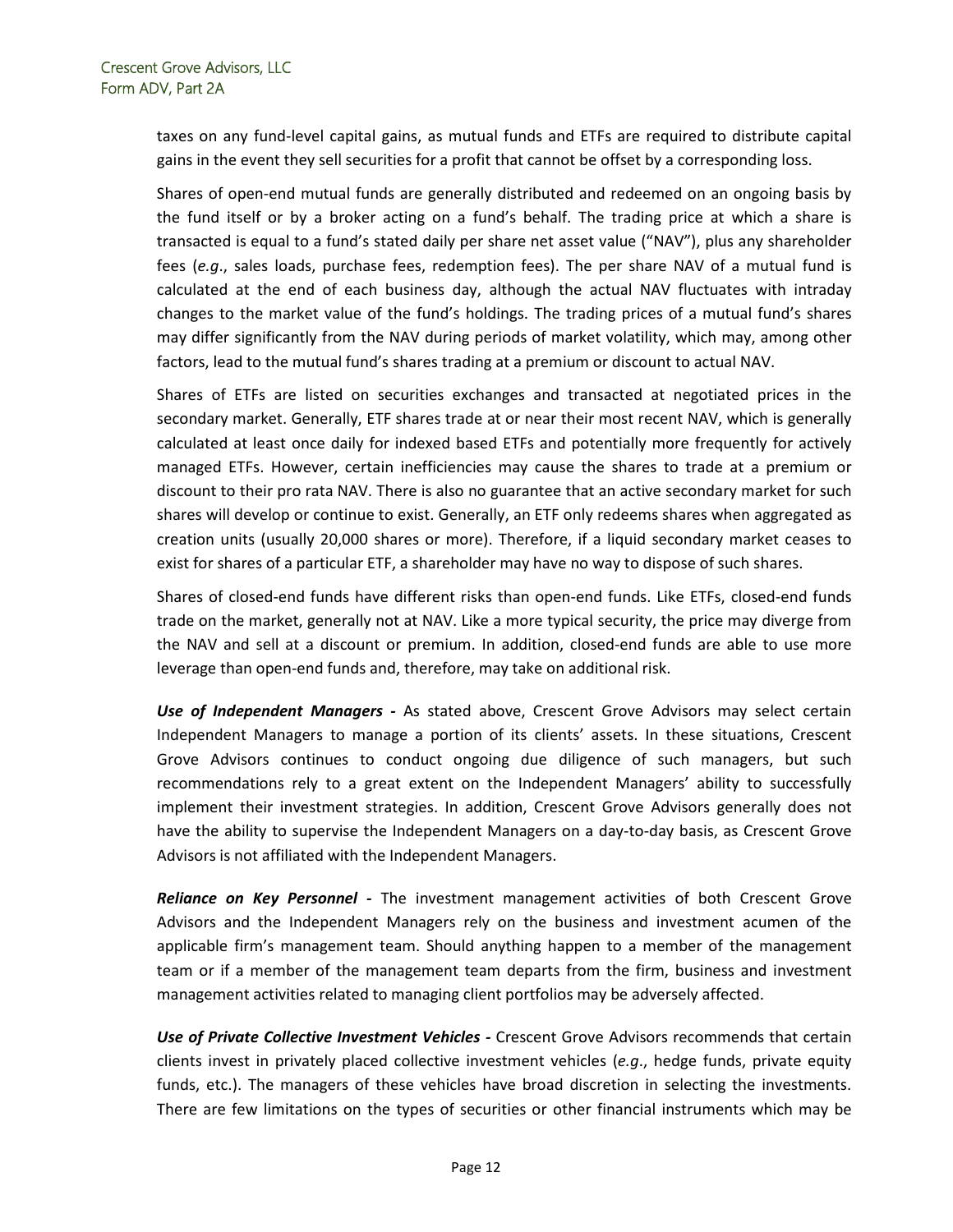traded and no requirement to diversify. Such private funds may trade on margin or otherwise leverage positions, thereby potentially increasing the risk to the vehicle. In addition, because the vehicles are not registered as investment companies, there is an absence of regulation. There are numerous other risks in investing in these securities. Clients should consult each fund's private placement memorandum and/or other documents explaining such risks prior to investing.

*American Depository Receipts ("ADRs") Risk:* Positions in ADRs are not necessarily denominated in the same currency as the common stocks into which they may be converted. ADRs are receipts typically issued by an American bank or trust company evidencing ownership of the underlying securities. Generally, ADRs, in registered form, are designed for the U.S. securities markets. An account may invest in sponsored or unsponsored ADRs. In the case of an unsponsored ADR, a portfolio is likely to bear its proportionate share of the expenses of the depository and it may have greater difficulty in receiving shareholder communications than it would have with a sponsored ADR.

*Use of Margin -* While the use of margin borrowing can substantially improve returns, it may also increase overall portfolio risk. Margin transactions are generally affected using capital borrowed from a Financial Institution, which is secured by a client's holdings. Under certain circumstances, a lending Financial Institution may demand an increase in the underlying collateral. If the client is unable to provide the additional collateral, the Financial Institution may liquidate account assets to satisfy the client's outstanding obligations, which could have extremely adverse consequences. In addition, fluctuations in the amount of a client's borrowings and the corresponding interest rates may have a significant effect on the profitability and stability of a client's portfolio.

*Derivative Risk –* Options, futures and other derivatives involve risks and are not suitable for everyone. Such trading can be speculative in nature and carry substantial risk of loss, including the loss of principle and the potential for third-party counterparties to be unwilling or unable to meet their contractual obligations. Additionally, investments in derivative instruments may require a high degree of leverage, meaning the overall contract value is much greater than the deposit used to buy the position in the derivative product. Prices of derivative instruments may fluctuate widely and rapidly, which cannot be controlled by Crescent Grove Advisors or the Investment Managers.

*Inflation Risk -* Inflation represents the increase of costs of goods and services over time and acts to decrease the real value of your investments. Crescent Grove Advisors has no control over inflation, and there can be no assurance client investment portfolios will keep pace with the rate of inflation.

*Legal Litigation -* Crescent Grove Advisors' may periodically receive notifications of pending class action or similar legal litigation involving securities held within client accounts. As a matter of policy, Crescent Grove Advisors does not elect to participate in such lawsuits or other settlements on behalf of Firm clients. The Firm will, however, provide assistance to clients wishing to pursue such legal litigations. Further, Independent Managers maintain separate policies covering such legal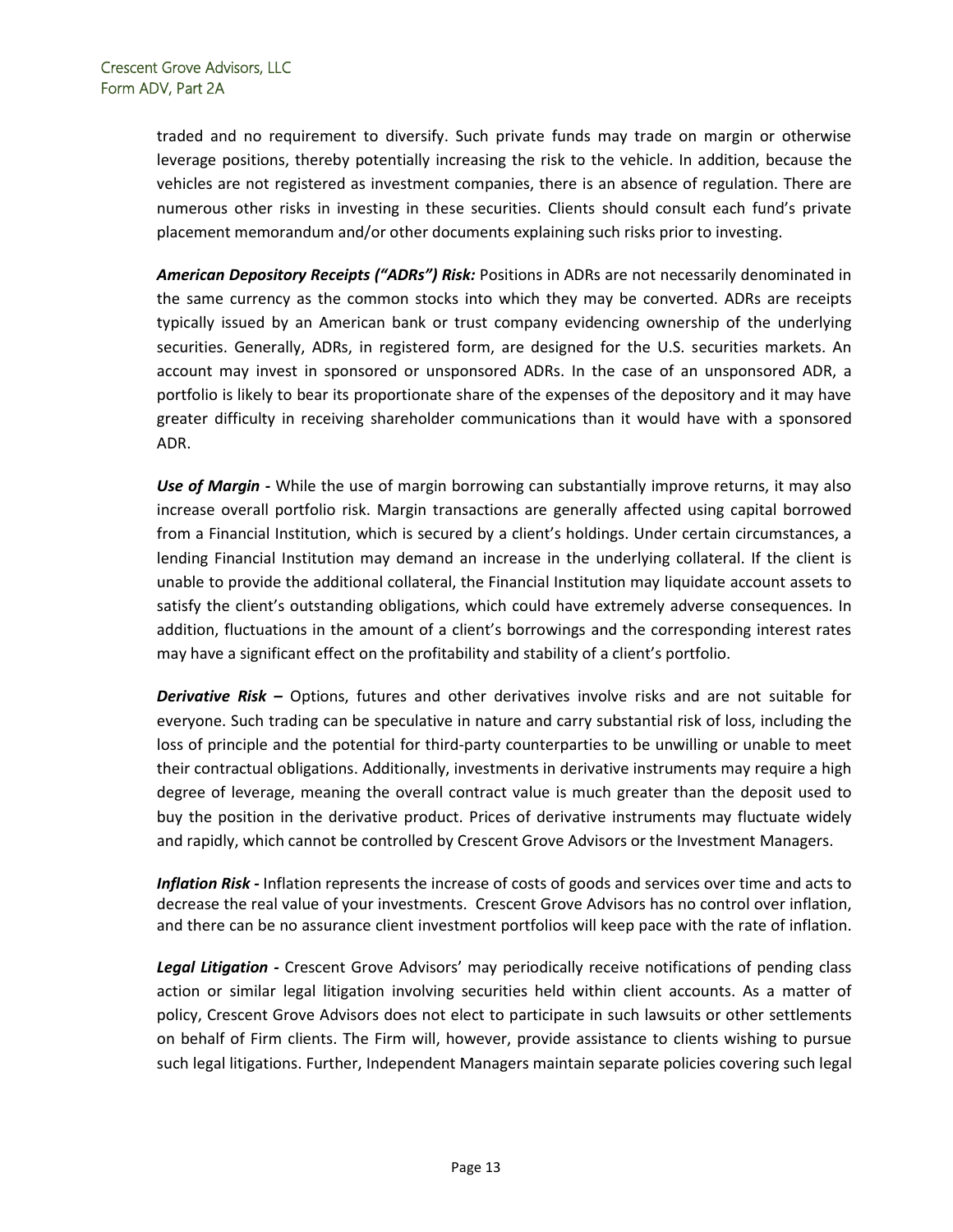litigations, and Firm clients may participate in class action lawsuits and similar legal litigation alongside other clients of the Independent Managers.

*Liquidity –* Certain Independent Managers' investment styles result in owning shares of securities with varying levels of liquidity, defined as the degree to which an Independent Manager can efficiently sell or dispose of an instrument with minimal impact on its market price. While Independent Managers consider the overall liquidity profile of each client portfolio, managing liquidity risk is a best-efforts exercise as neither Crescent Grove Advisors nor Independent Managers have direct control over the market which may exist to support a future sale of any instrument held. Moreover, some Independent Managers may offer investment vehicles with explicit constraints on client liquidity—i.e., structures that may only offer periodic redemptions or that may be completely illiquid during the term of the fund. Holding instruments with a lower liquidity profile escalates the risk of the Independent Manager not being able to sell those instruments as quickly as it would sell highly liquid instruments.

*ESG* – Crescent Grove Advisors will consider client-specific guidelines or restrictions on a case-bycase basis and can introduce or engage Investment Managers that specialize in ESG mandates to meet these objectives. The Firm currently does not employ its own set of ESG criteria.

*Disaster Recovery -* Crescent Grove Advisors maintains a Disaster Recovery Plan designed to reasonably ensure the essential business functions of the Firm are promptly restored in the event of a disaster event. While Crescent Grove Advisors strives to establish and maintain comprehensive processes supporting this Disaster Recovery Plan, the Firm cannot ensure it will be able to continue business operations in the event of every disaster event, given the unknown nature and scope of future disaster events, which could include acts of war, terrorism, accidents and sabotage. If there were to be an actual disaster event, Crescent Grove Advisors will make reasonable attempts in light of the situation to notify clients of the impact of the event on the Firm and its clients.

*Cybersecurity -* Information security concerns impact every user of the internet, and investment advisers such as Crescent Grove Advisors are no exception. Crescent Grove Advisors recognizes the importance of protecting clients' personal information as well as the confidential and proprietary information of the Firm and its employees. While Crescent Grove Advisors employs resources (both internal and third-party IT vendors/consultants) to protect this information, Crescent Grove Advisors cannot guarantee the protection of all such information, nor assure against all related losses, in consideration of the real and evolving cybersecurity risks.

Crescent Grove Advisors believes clearly communicated information represents a critical aspect for identifying and managing cybersecurity risks and has encouraged employees to communicate early and often regarding any potential cybersecurity risk. The Firm encourages all clients to communicate any information security risk or breach they may have detected to their Client Advisor immediately.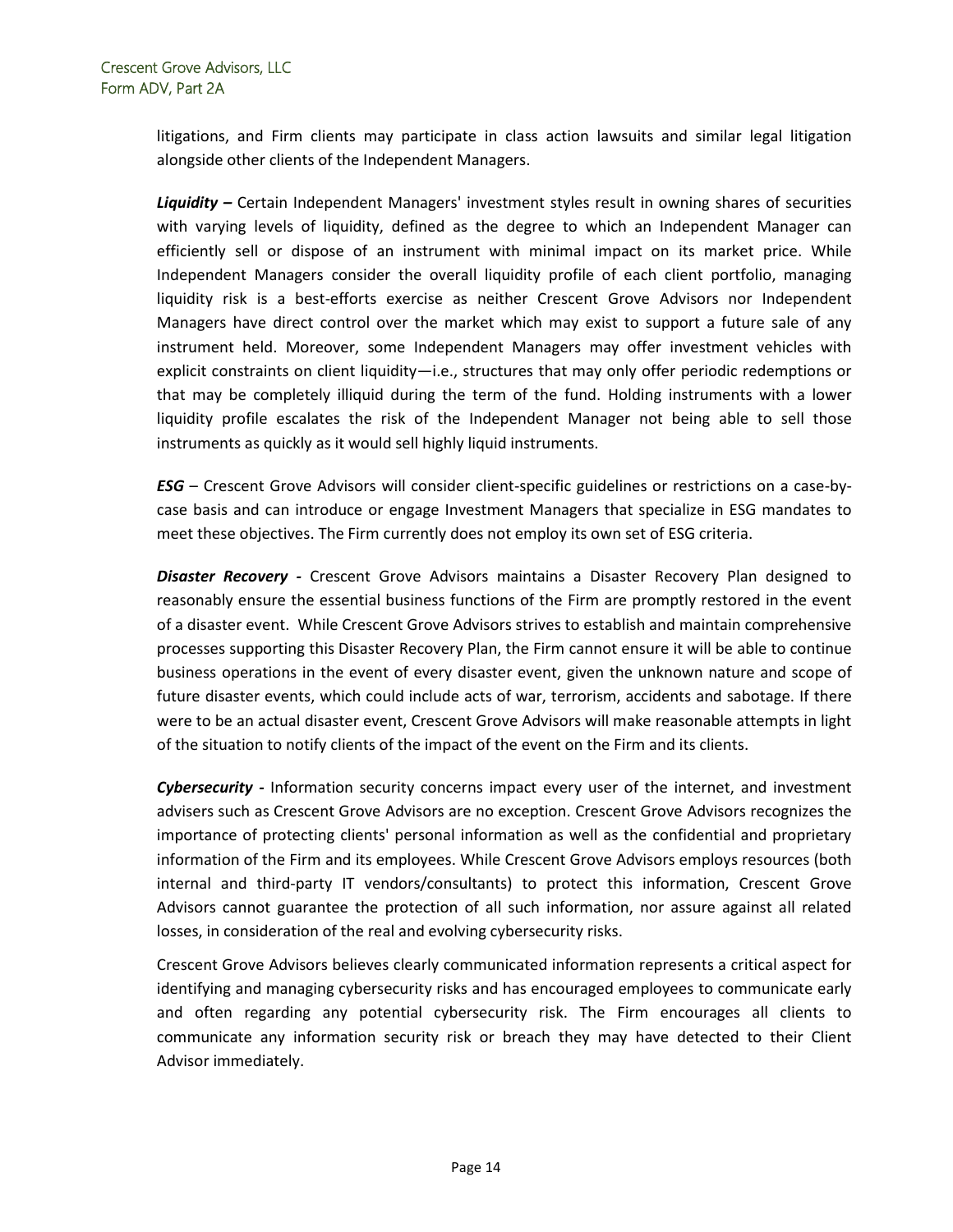*Identity Theft -* Crescent Grove Advisors recognizes the inherent risk all individuals face with respect to identity theft. Consistent with regulatory requirements, the Firm has created an identity theft prevention program, primarily designed to help employees identify potential red flags indicating a client's identity may have been stolen. In addition to identifying potential red flags, this identity theft prevention program outlines the actions employees and the Firm will take in the event the Firm believes a client's identity may have been stolen. Crescent Grove Advisors requests any client who suspects his/her identity may have been stolen to immediately notify their Client Advisor, thereby permitting the Firm to implement additional controls around the client's account.

# <span id="page-14-0"></span>Item 9 - Disciplinary Information

Crescent Grove Advisors has not been involved in any legal or disciplinary events.

# <span id="page-14-1"></span>Item 10 - Other Financial Industry Activities and Affiliations

Crescent Grove Advisors is a wholly owned subsidiary of Crescent Grove Holdings, LLC, which also whollyowns Crescent Grove Insurance LLC, a Delaware limited liability company with business entity registered to conduct business in Arizona, Colorado, Florida, Georgia, Illinois, Kentucky, Minnesota, Missouri, and Wisconsin.

Crescent Grove Advisors has entered into a discretionary investment management agreement and a services agreement with the Cedar Street Charitable Foundation (the "Foundation"), a donor-advised fund organized in Wisconsin. Gregg George, Managing Director of Crescent Grove Advisors, is President of the Foundation, which presents an inherent conflict of interest. Crescent Grove Advisors primarily utilizes openend mutual funds in constructing Foundation's investment portfolios, which the Firm believes mitigates conflicts related to allocating investment opportunities between this and other Firm clients. Further, Mr. George recuses himself from certain voting activities involving Crescent Grove Advisors' services provided to the Foundation.

As the Firm receives both asset management and service fees for work provided to the Foundation, Crescent Grove Advisors is incentivized to encourage clients to donate to the Foundation. While clients may elect to donate to a donor advised fund of their choice, donating to the Foundation represents a practical approach if the client wishes for Crescent Grove Advisors to continue to manage the donated assets until they are disbursed.

## Crescent Grove Insurance, LLC

A number of the Firm's employees are licensed insurance agents and may offer certain insurance products on a fully disclosed commissionable basis. Crescent Grove Advisors employees will generally introduce clients to an unaffiliated insurance agency to manage the insurance process and will receive a portion of the insurance commission earned by the unaffiliated insurance agency. Clients are under no obligation to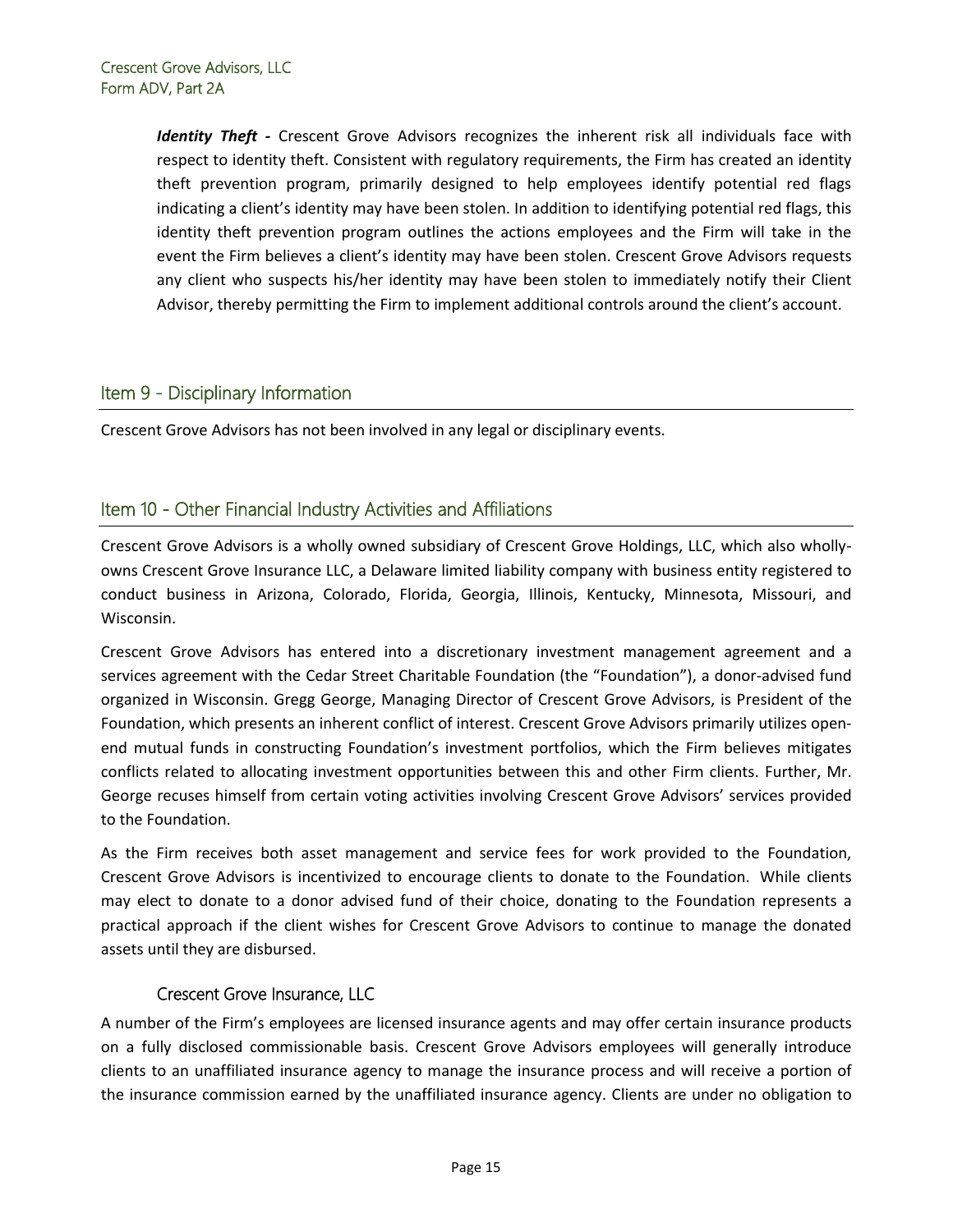purchase any insurance products from Crescent Grove Advisors, Crescent Grove Insurance, LLC or the unaffiliated insurance agency. A conflict of interest exists to the extent that Crescent Grove Advisors or its affiliate, Crescent Grove Insurance LLC, recommends the purchase of insurance products where its employees may be entitled to insurance commissions or other additional compensation. All such compensation paid to employees is fully disclosed to applicable clients. Further, the Firm has procedures in place whereby it seeks to ensure that all recommendations are made in its clients' best interest regardless of any such affiliations.

# <span id="page-15-0"></span>Item 11 - Code of Ethics, Participation or Interests in Client Transactions and Personal Trading

Crescent Grove Advisors has adopted a Code of Ethics that sets forth the standards of conduct expected of its employees. Crescent Grove Advisors' Code of Ethics contains written policies reasonably designed to prevent certain unlawful practices such as the use of material non-public information by the Firm or any of its employees. The Code of Ethics also governs the personal trading activities of Crescent Grove Advisors' personnel.

The Code of Ethics requires Crescent Grove Advisors' personnel to report their personal securities holdings and transactions and obtain pre-approval of initial public offerings and limited offerings, including investments in private funds and private companies. The Code of Ethics also prohibits Firm personnel from purchasing securities included on the Firm's Restricted Securities List, a listing of securities about which Firm personnel could, in connection with their normal business activities in servicing public company executive client accounts, obtain access to material non-public information.

The Firm's employees are permitted to buy or sell securities (including investments in private funds) that Crescent Grove Advisors also recommends to clients if done in a manner that is consistent with the Code of Ethics. The Firm's Code of Ethics has been established recognizing that 1) some securities trade in sufficiently broad markets to permit transactions by certain personnel to be completed without any appreciable impact on the markets of such securities; 2) Crescent Grove Advisors is generally not in a position to impact the market price of securities in connection with its trading activity; and 3) Crescent Grove Advisors' personnel do not have advanced knowledge of trades to be executed within client accounts by Independent Managers.

When the Firm is engaging in or considering a transaction in any security on behalf of a client, no employee with access to this information may knowingly affect for themselves or for their immediate family (i.e., spouse, minor children and adults living in the same household) a transaction in that security unless:

- the Crescent Grove Advisors transaction has already been completed;
- the transaction for the employee is completed as part of a batch trade with clients and has sufficient supply and/or liquidity to reasonably ensure the employee's transaction is not executed at the expense of a client's transaction; or
- a decision has been made not to engage in the transaction for the client.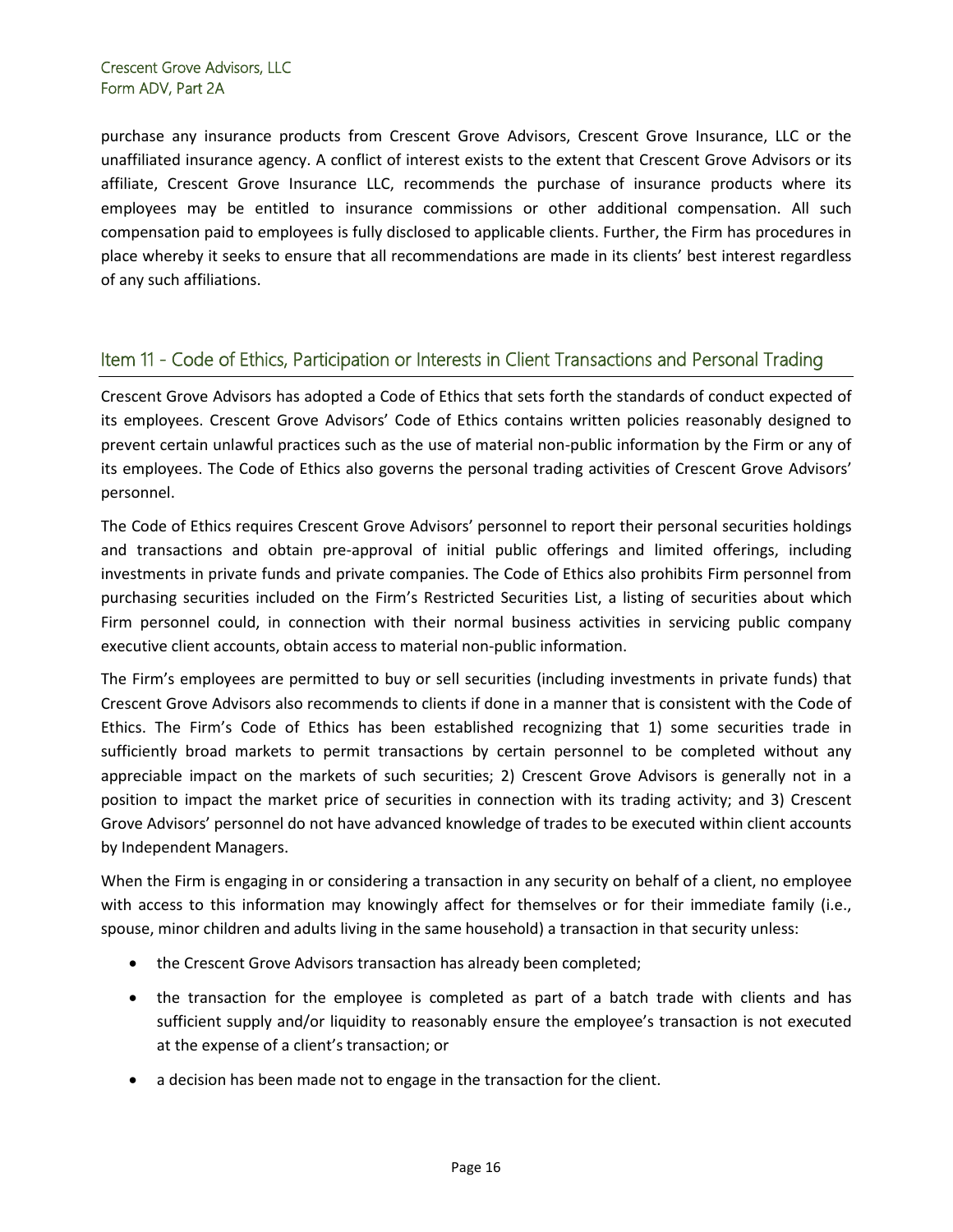Crescent Grove Advisors' personnel may not enter an order in his or her personal account(s) or in an account of an immediate family member that knowingly anticipates (i.e., "front runs") or competes with a customer order. While Crescent Grove Advisors believes it is unlikely to affect the price of most securities invested on behalf of its clients, in an effort to avoid an appearance of impropriety, Crescent Grove Advisors' personnel:

- Are expected to trade closed-end funds within their personal accounts only after client trading activity anticipated at the time of the personal trade is completed within the employee's assigned client accounts; and
- Are generally not permitted to liquidate their private fund holdings ahead of clients.

Under limited circumstances, the Chief Compliance Officer may approve exceptions to the policies stated above (for example, a need to raise cash for personal needs).

These requirements are not applicable to: (i) direct obligations of the Government of the United States; (ii) money market instruments, bankers' acceptances, bank certificates of deposit, commercial paper, repurchase agreements and other high quality short-term debt instruments, including repurchase agreements; (iii) shares issued by open-end mutual funds or money market funds; and (iv) shares issued by unit investment trusts that are invested exclusively in one or more mutual funds. Employees may invest their personal holdings in a manner which is inconsistent with the advice Crescent Grove Advisors provides to its clients.

In the normal course of business and for the purpose of creating goodwill and sound working relationships, employees of Crescent Grove Advisors may provide or receive gifts or entertainment to or from individuals and entities doing business with the Firm. Such individuals and entities may include clients, prospective clients, vendors and Independent Managers. Such gifts and entertainment are subject to Crescent Grove Advisors' Gifts & Entertainment policies.

While employment at Crescent Grove Advisors is expected to be an employee's primary business association, employees may engage in outside business activities, subject to prior approval. In approving such activities, Firm management will take into consideration potential conflicts with Crescent Grove Advisors' business, with an eye toward avoiding such conflicts. Firm management monitors such activities on an ongoing basis.

Employees of Crescent Grove Advisors, subject to prior approval, may serve on the advisory board for select Independent Managers monitored by the CGIC or other Firm vendors. As a practical matter, Crescent Grove Advisors finds its clients benefit from the strategic participation of select Firm employees on various advisory boards, as participation on advisory boards generally provide insight into the Investment Manager's thought processes. Supervised persons may only serve on such advisory boards if: 1) they do not receive compensation (other than reimbursement for customary travel expenses associated with attending advisory board meetings); 2) they do not have access to investment management activity resulting in the supervised person becoming an access person of the Independent Manager; and 3) the Firm's Compliance Committee determines such involvement on the advisory board is considered to be in the best interests of Crescent Grove Advisors and its clients. In an effort to mitigate inherent conflicts associated with these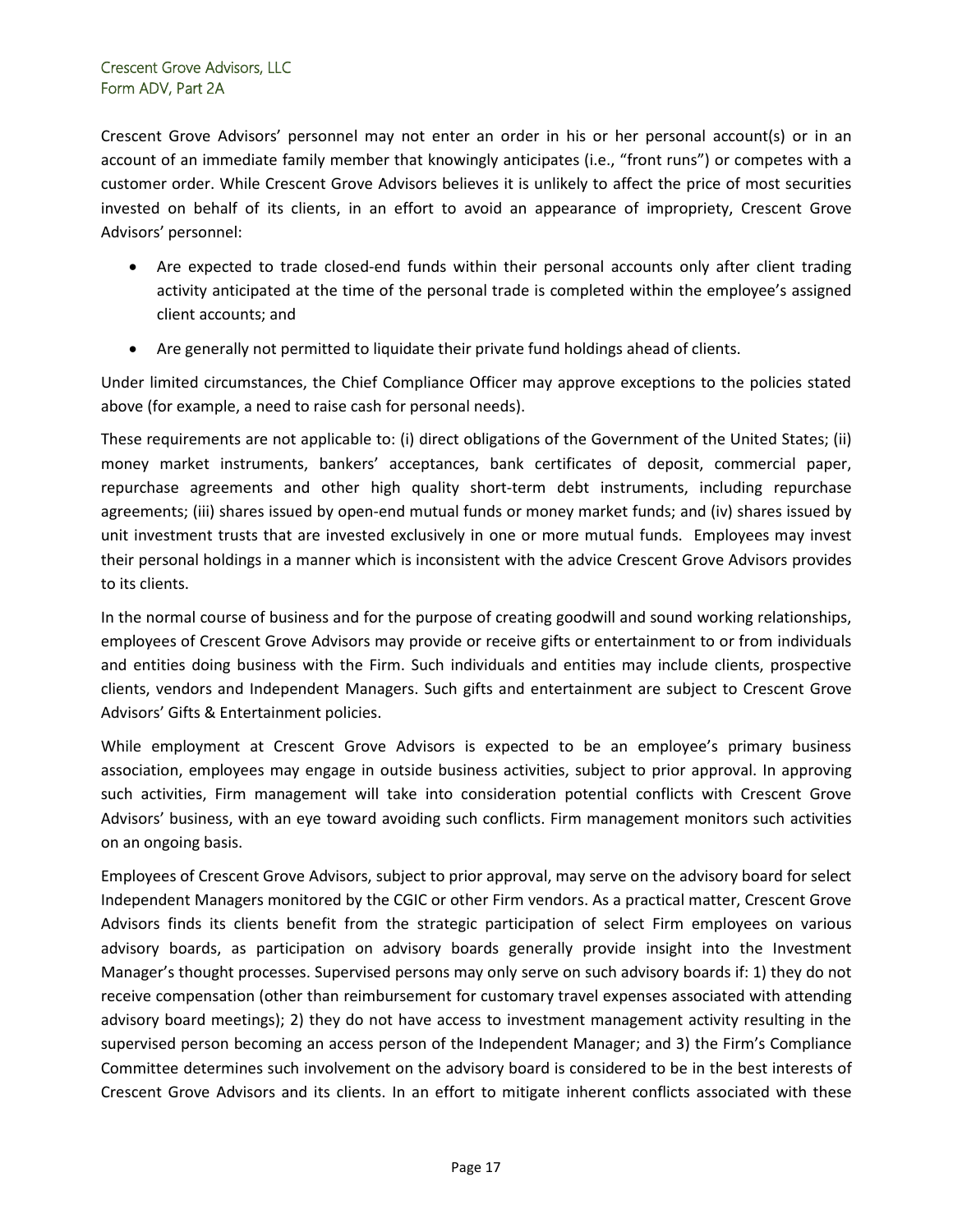arrangements, any employee who serves on such an advisory board must abstain from any CGIC vote or decision regarding the Independent Manager.

Clients and prospective clients may contact Crescent Grove Advisors to request a copy of its Code of Ethics.

# <span id="page-17-0"></span>Item 12 - Brokerage Practices

## Recommendation of Broker/Dealers for Client Transactions

Crescent Grove Advisors generally recommends that clients utilize the custody, brokerage and clearing services of Fidelity Family Office Services ("Fidelity") for investment management accounts.

Factors Crescent Grove Advisors considers when recommending Fidelity or any other broker-dealer to clients include the broker dealer's respective financial strength, reputation, execution, pricing, research and service. Crescent Grove Advisors considers various factors (including those outlined above) in connection with assessing the Firm's overall duty to obtain "best execution". In seeking best execution, the determinative factor is not the lowest possible cost, but whether the transaction represents the best qualitative execution, taking into consideration the full range of Fidelity's services. Crescent Grove Advisors seeks competitive rates but may not necessarily obtain the lowest possible commission rates for client transactions.

While Fidelity enables the Firm's clients to invest in many mutual funds without transaction charges and other securities at nominal transaction charges, the commissions and/or transaction fees charged by Fidelity may be higher or lower than those charged by other financial institutions. All benefits provided by Fidelity are made available to Crescent Grove Advisors' employees and are utilized in the servicing of client accounts. The receipt of such benefits by employees does not represent a factor in determining whether to recommend Fidelity.

Transactions may be cleared through other broker-dealers with whom the Firm and its custodians have entered into agreements for prime brokerage clearing services. Should an account make use of prime brokerage, the Client may be required to sign an additional agreement, and additional fees are likely to be charged.

## Software and Support Provided by Financial Institutions

Crescent Grove Advisors does not engage in traditional "soft dollar arrangements" with brokers; those arrangements where an adviser receives cash compensation or research from brokers in exchange for directing client trades through that broker. Crescent Grove Advisors may, however, receive without cost from Fidelity computer software and related systems support, which allow Crescent Grove Advisors to better monitor client accounts custodied at Fidelity. Crescent Grove Advisors may receive the software and related support without cost because the Firm renders investment management services to clients that maintain assets at Fidelity. The software and related support are not provided in connection with securities transactions of clients (i.e., not soft dollars). The software and related systems support may benefit Crescent Grove Advisors, but not its clients directly. In fulfilling its duties to its clients, Crescent Grove Advisors endeavors at all times to put the interests of its clients first. Clients should be aware, however,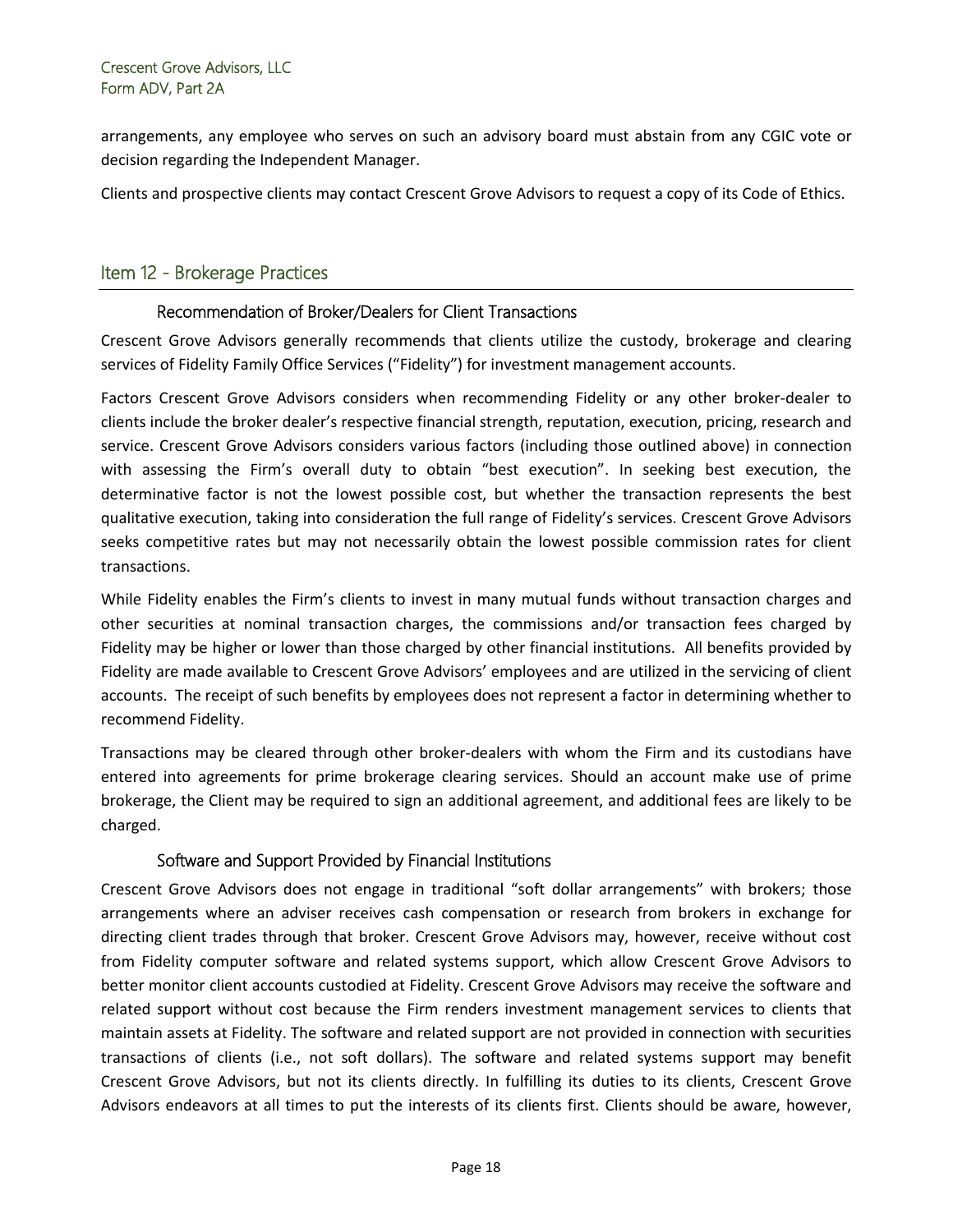that Crescent Grove Advisors' receipt of economic benefits from a broker/dealer creates a conflict of interest since these benefits may influence the Firm's choice of broker/dealer over another that does not furnish similar software, systems support or services.

Specifically, Crescent Grove Advisors may receive the following benefits from Fidelity:

- Credits to be used toward qualifying third-party service providers used in connection with the Firm's research, technology and software platforms;
- Credits paid to clients for expenses charged for moving their assets from their current custodian to Fidelity;
- Receipt of duplicate client confirmations and bundled duplicate statements;
- Access to a trading desk that exclusively services its institutional traders;
- Access to block trading which provides the ability to aggregate securities transactions and then allocate the appropriate shares to client accounts;
- Access to an electronic communication network for client order entry and account information; and
- Access to Fidelity practice management communications generally available to advisers with clients on Fidelity's platform.

#### Brokerage for Client Referrals

Crescent Grove Advisors does not consider, in selecting or recommending broker/dealers, whether the Firm receives client referrals from the Financial Institutions or other third-party.

#### Directed Brokerage

The client may direct Crescent Grove Advisors in writing to use a particular Financial Institution to execute some or all transactions for the client. In that case, the client will negotiate terms and arrangements for the account with that Financial Institution and the Firm will not seek better execution services or prices from other Financial Institutions or be able to "batch" client transactions for execution through other Financial Institutions with orders for other accounts managed by Crescent Grove Advisors (as described above). As a result, the client may pay higher commissions or other transaction costs, greater spreads or may receive less favorable net prices, on transactions for the account than would otherwise be the case. Subject to its duty of best execution, Crescent Grove Advisors may decline a client's request to direct brokerage if, in the Firm's sole discretion, such directed brokerage arrangements would result in additional operational difficulties.

#### Trade Aggregation

Transactions for each client generally will be effected independently, unless Crescent Grove Advisors decides to purchase or sell the same securities for several clients at approximately the same time. In those such instances, Crescent Grove Advisors may (but is not obligated to) combine or "batch" such orders to: 1) seek best execution; 2) negotiate more favorable commission rates; or 3) allocate equitably among the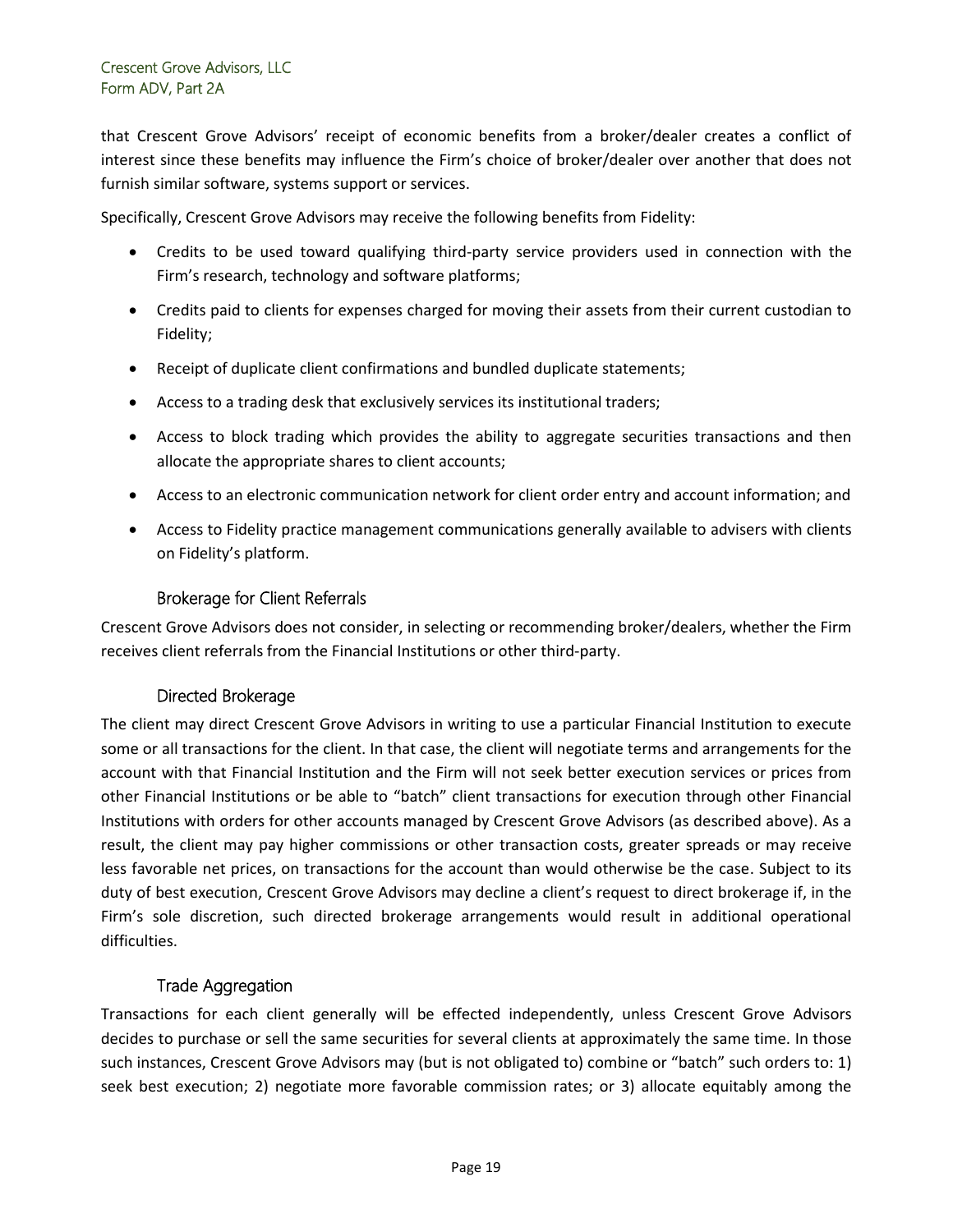Firm's clients differences in prices, commissions or other transaction costs that might not have been obtained had such orders been placed independently. Under this procedure, transactions will generally be averaged as to price and allocated among participating Crescent Grove Advisors' clients on generally a pro rata basis to the purchase and sale orders placed for each client on any given day.

## Allocation of Investment Opportunities

Crescent Grove Advisors strives to allocate all investment opportunities among client accounts in a fair and equitable manner, taking into account each client's IPS with the objective of ensuring such allocation does not result in favoring or discriminating against any client or group of clients over time. The CGIC works in concert with Client Advisors to determine which clients are eligible to participate in opportunities with limited availability (such as certain private funds). The CGIC then determines which clients will receive an allocation of the investment opportunity, documenting its rationale supporting the determination made.

# Trade Errors

From time to time, Crescent Grove Advisors, the custodian or an Independent Manager may make an error in placing a trade on a client's behalf. Crescent Grove Advisors generally considers a "trade error" to be the execution of a transaction on behalf of a client on terms other than those intended. Crescent Grove Advisors faces an inherent conflict in addressing trade errors, as trade errors are often detected by Firm personnel who may have an inherent incentive to mitigate such trade errors in Crescent Grove Advisors' favor, which could be to the detriment of the clients. To address this risk, the Firm logs and Firm management and the Compliance Committee actively review all trade errors. The Firm believes these controls, along with a periodic employee training program, function to mitigate these inherent risks. The Firm's policy is to ensure clients will be made whole following a trade error, with the responsible party being responsible to reimburse the client for any loss incurred. For client accounts which use Fidelity for brokerage and custody services, the Firm follows Fidelity's base policy to net gains and losses within a separate Firm Trade Error Account maintained at Fidelity. Net losses are absorbed by Crescent Grove Advisors, and net profits are allocated to a charitable organization selected by the Firm.

# Item 13 - Review of Accounts

## Account Reviews

Crescent Grove Advisors monitors client portfolios on an ongoing basis. Except for Portfolio Advisory Services accounts, regular account reviews are conducted on at least a quarterly basis. Portfolio Advisory Services accounts are reviewed on a semi-annual basis. Such reviews are conducted by their Client Advisors. All investment advisory clients are encouraged to discuss their needs, goals and objectives with Crescent Grove Advisors and to keep the Firm informed of any changes thereto. The Firm, often through clients' assigned Client Advisors, contacts ongoing investment advisory clients at least annually to review its previous services and/or recommendations and quarterly to discuss the impact resulting from any changes in the client's financial situation and/or investment objectives.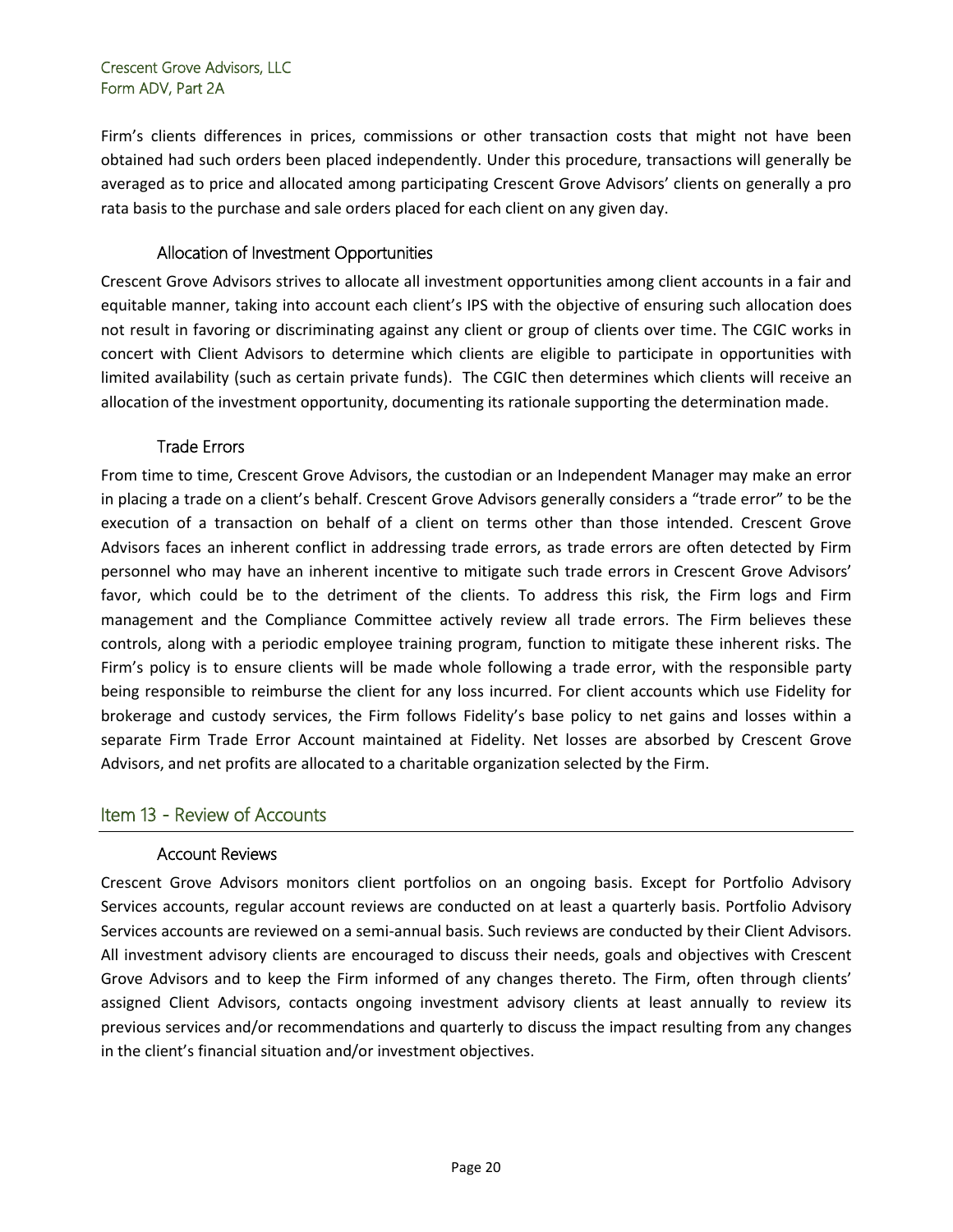#### Account Statements and Reports

Clients are provided with transaction confirmation notices and regular summary account statements directly from the Financial Institutions where their assets are custodied. From time to time or as otherwise requested, clients may also receive written or electronic reports from Crescent Grove Advisors and/or an outside service provider, which contain certain account and/or market-related information, such as an inventory of account holdings or account performance. Clients should compare the account statements they receive from their custodian with any documents or reports they receive from Crescent Grove Advisors or an outside service provider.

Crescent Grove Advisors derives performance information to be reported to clients from a variety of sources, both internal and external. External sources include:

- Bloomberg for public fund performance figures, including mutual funds and exchange traded funds; and
- The applicable fund sponsor, investment manager, or a service provider engaged by the fund sponsor for private funds (including hedge funds and private equity funds). This approach presents an inherent conflict of interest as the fund sponsor, investment manager or related service provider may have an incentive to inflate the performance figures reported. To mitigate this risk, all private funds engaged by clients of Crescent Grove Advisors undergo an annual financial audit by a thirdparty accounting firm. Further, the CGIC routinely performs due diligence of these private funds, which includes reviewing reported performance figures for reasonableness.

Crescent Grove monitors reporting tools available in the market for functionality and reporting enhancement opportunities.

# <span id="page-20-0"></span>Item 14 - Client Referrals and Other Compensation

Other than the limited benefits received from Preferred Custodians as disclosed in Item 12 above, the Firm does not currently provide compensation to any third-party entity for client referrals.

As referenced in Item 10 above, Crescent Grove Advisors has entered into a Foundation Support Services Agreement with a donor advised fund whereby Crescent Grove Advisors provides certain administrative services to the Foundation for an annual fee of 20 bp.

# <span id="page-20-1"></span>Item 15 - Custody

The Advisory Agreement and/or the separate agreement with any Financial Institution generally authorizes Crescent Grove Advisors and/or the Independent Managers to debit client accounts for payment of the Firm's fees and to directly remit those funds to the Firm in accordance with applicable custody rules. We also maintain the limited ability to assist clients in communicating transfers of client funds to third-party entities. Both the Financial Institutions that act as the qualified custodian for client accounts and we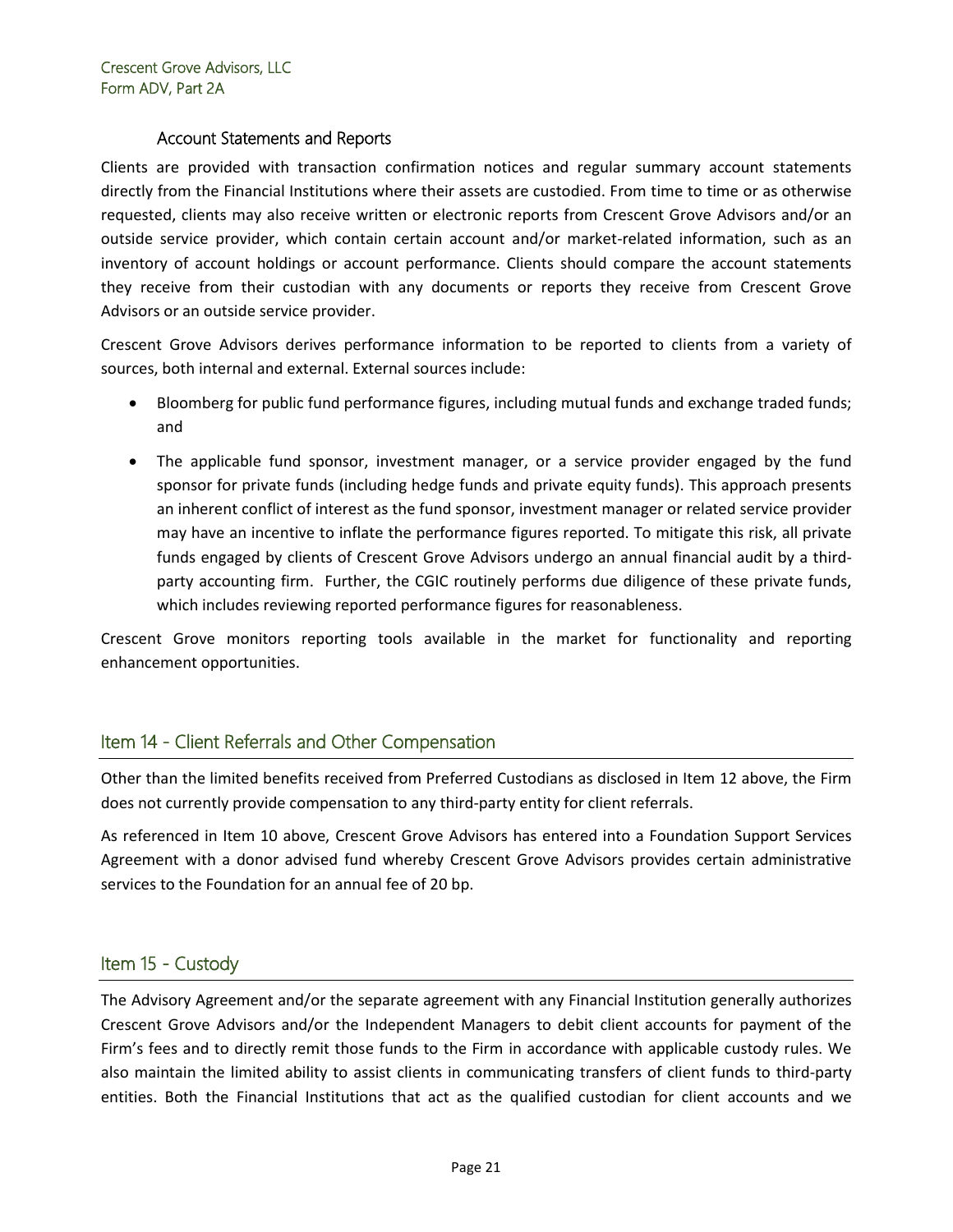maintain controls related to the transfer of client funds to third-party entities, with the goal of ensuring the client's funds remain secure. These controls include a requirement for the client to provide written transfer instructions. Those Financial Institutions have also agreed to send statements to clients not less than quarterly detailing all account transactions, including any amounts paid to Crescent Grove Advisors. Clients are encouraged to compare information in the Firm's reports to reports provided by the Financial Institution.

In addition, as discussed in Item 13, Crescent Grove Advisors also typically sends periodic supplemental reports to clients. Clients should carefully review the statements sent directly by the Financial Institutions and compare them to those received from Crescent Grove Advisors.

# <span id="page-21-0"></span>Item 16 - Investment Discretion

Crescent Grove Advisors is generally given the authority to exercise discretion on behalf of clients. Crescent Grove Advisors is considered to exercise investment discretion over a client's account if it can effect and/or direct transactions in client accounts without first seeking their consent. Crescent Grove Advisors is given this authority through a power-of-attorney included in the agreement between Crescent Grove Advisors and the client. Clients may request a limitation on this authority (such as certain securities not to be bought or sold). Crescent Grove Advisors generally takes discretion over the following activities:

- The securities to be purchased or sold;
- The amount of securities to be purchased or sold;
- When transactions are made; and
- The Independent Managers to be hired or fired.

# <span id="page-21-1"></span>Item 17 - Voting Client Securities

Crescent Grove Advisors generally does not accept the authority to vote a client's securities (i.e., proxies) on a client's behalf. Clients receive proxies directly from the Financial Institutions where the client's assets are custodied and may contact the Firm using the contact information on the cover of this brochure with questions about any such issuer solicitations. Independent Managers may vote proxies for client accounts managed. Each Independent Manager's proxy voting practices are disclosed within the Independent Manager's Form ADV Part 2A.